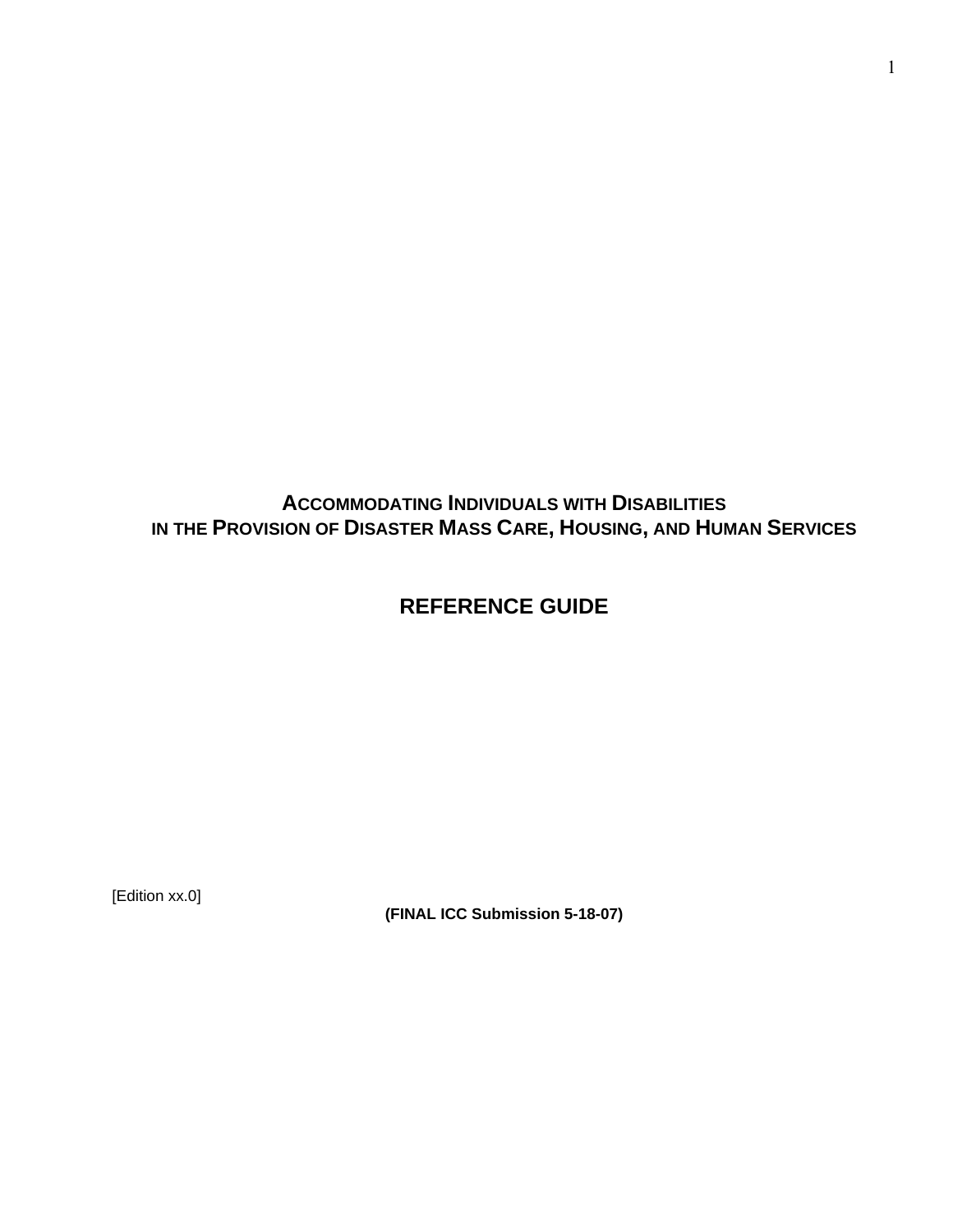[Credit section (back side of cover)]

The U.S. Department of Homeland Security, Federal Emergency Management Agency (FEMA) and Office for Civil Rights and Civil Liberties would like to thank the following agencies for their contributions to the Reference Guide:

Federal Communications Commission United States Access Board United States Department of Health and Human Services United States Department of Housing and Urban Development United States Department of Justice Interagency Coordinating Council on Emergency Preparedness and Individuals with Disabilities

The Reference Guide was originally developed in response to the requirement of H.R. 5441 (PL 109-295), Section 689: Individuals with Disabilities, to develop disability related guidelines for use by those who serve individuals with disabilities in emergency preparedness and disaster relief. This Guide is not intended to satisfy all of the guidance requirements contained in Section 689. Additional guidelines to accommodate individuals with disabilities will be issued in the future.

May 2007

Edition XX.0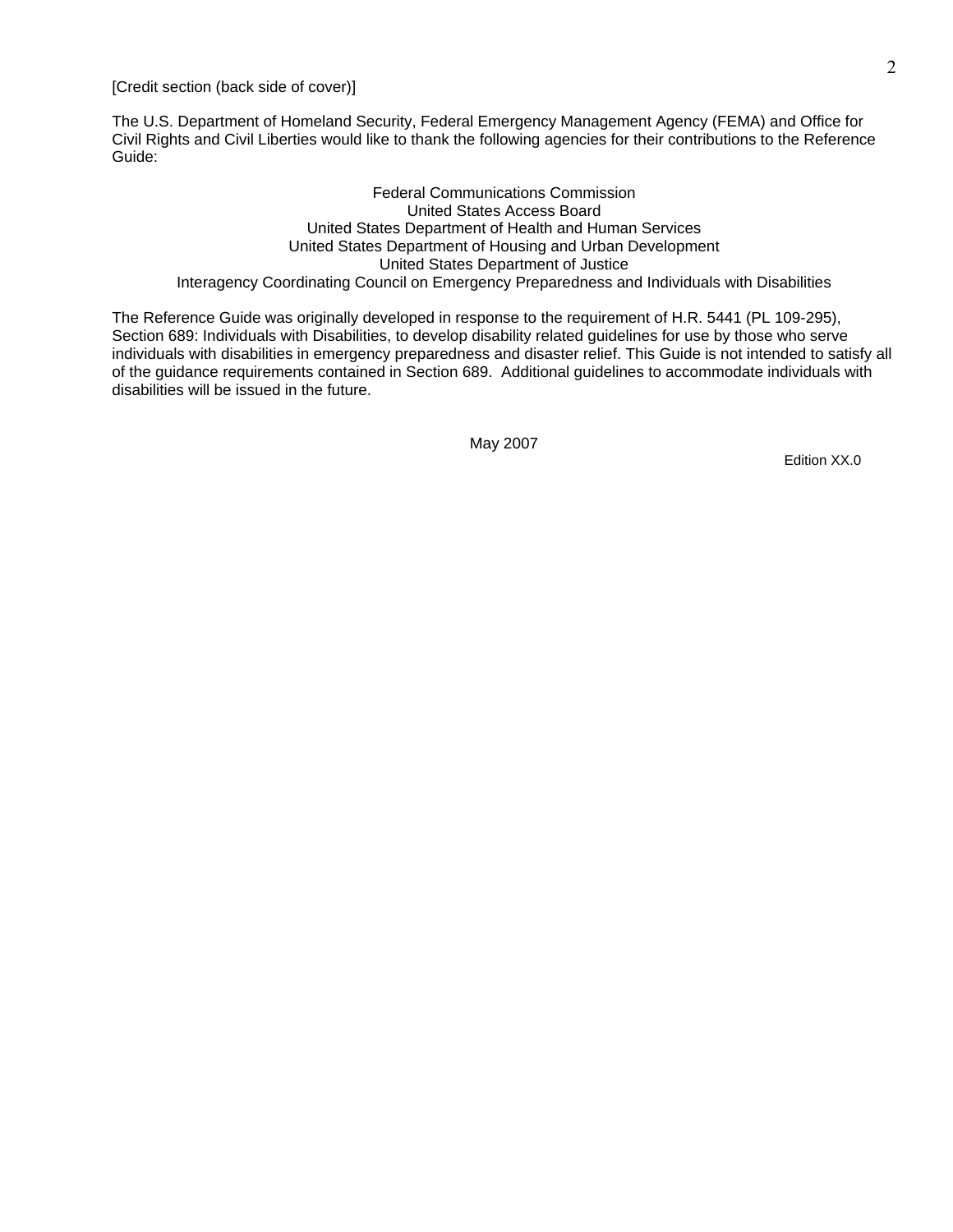#### **Table of Contents**

- **I. Use Assumptions**
- **II. Planning Assumptions**
- **III. FEMA Policy**
- **IV. Non-discrimination Principles of the Law**

# **V. Providers of Emergency Services and Applicable Laws**

- **Federal Government**
- **Recipients of Federal Financial Assistance**
- **State and Local Governments**
- **Tribal Governments**
- **Non-government and Private Sector Organizations**
- **Religious Entities**
- **VI. Federal Laws with Summaries** 
	- **Rehabilitation Act of 1973, as amended**
	- **American with Disabilities Act of 1990**
	- **Fair Housing Act of 1968, as amended**
	- **Architectural Barriers Act of 1968**
	- **Communications Act of 1934, as amended**
	- **Individuals with Disabilities Education Act (IDEA) of 1975, as amended**
- **VII. Glossary of Terms**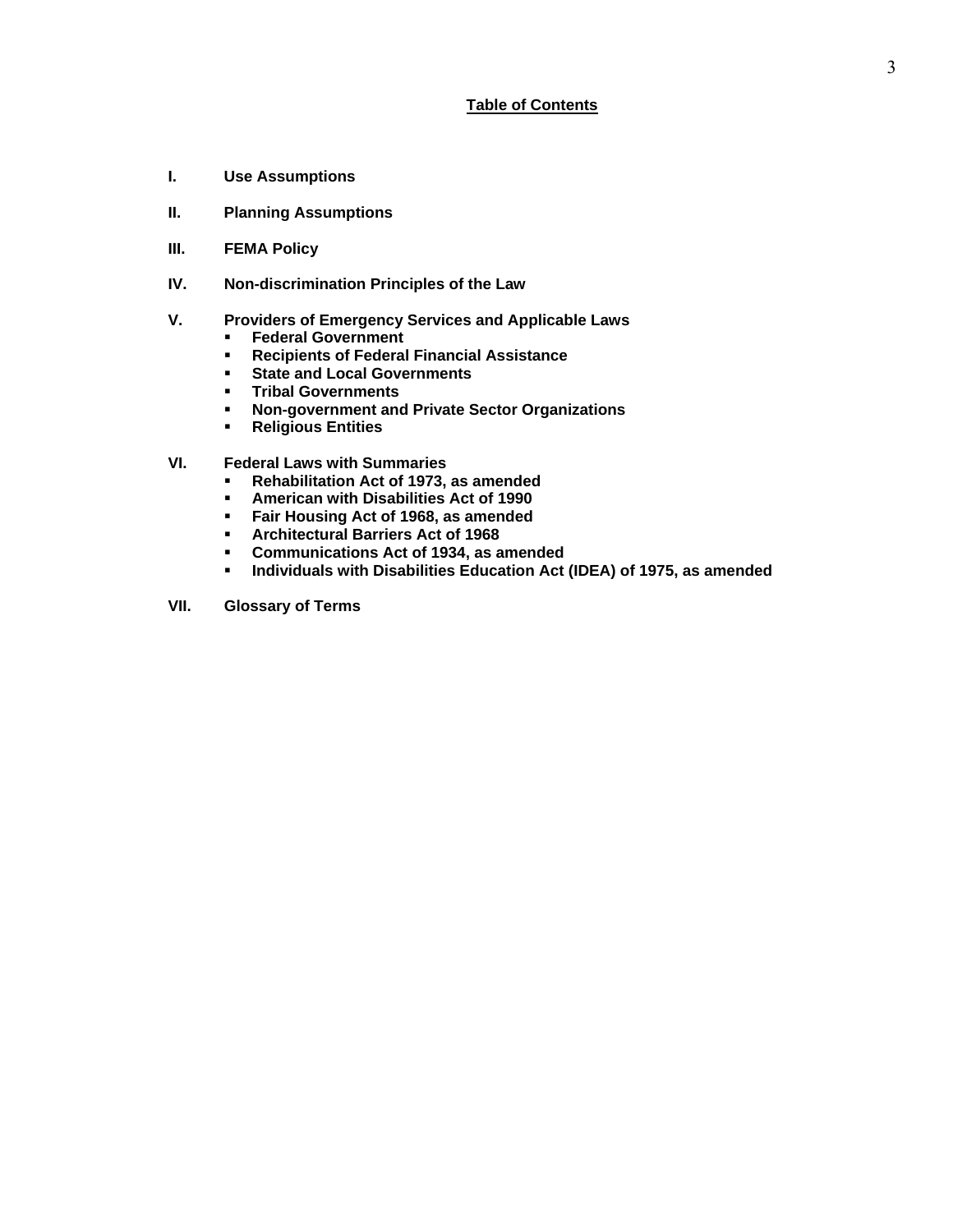#### **I. Use Assumptions**

This document focuses on the equal access requirements for people with disabilities that apply to the points-ofservice that address human needs, specifically the functions and activities comprising Emergency Support Function 6 (Disaster Mass Care, Housing, and Human Services). It is intended to be used by disaster relief planners and service providers, including: Federal, state, local, and tribal governments, and non-governmental and private sector organizations. The document serves as a concise reference guide that describes existing legal requirements and standards relating to access for people with disabilities. This Guide does not create new standards and obligations, financially or otherwise, nor is it intended to modify any existing legal requirements and standards.

Although this Guide is organized by type of provider, providers must be aware that they may fall into more than one category of provider. For example, a state agency that receives Federal financial assistance must comply with laws that apply to Federal financial assistance recipients as well as to laws that apply to state and local governments. Non-profit organizations that receive Federal financial assistance to provide food, clothing, shelter, or transportation in connection with an emergency must comply with obligations applicable to recipients of such assistance as well as requirements generally applicable to nonprofit organizations that provide services to the public.

This Guide provides brief summaries of the applicable laws. It is not intended to be a comprehensive resource on all possible legal obligations. Users of this technical assistance guide should anticipate the need to uphold these obligations while addressing resource and service limitations. .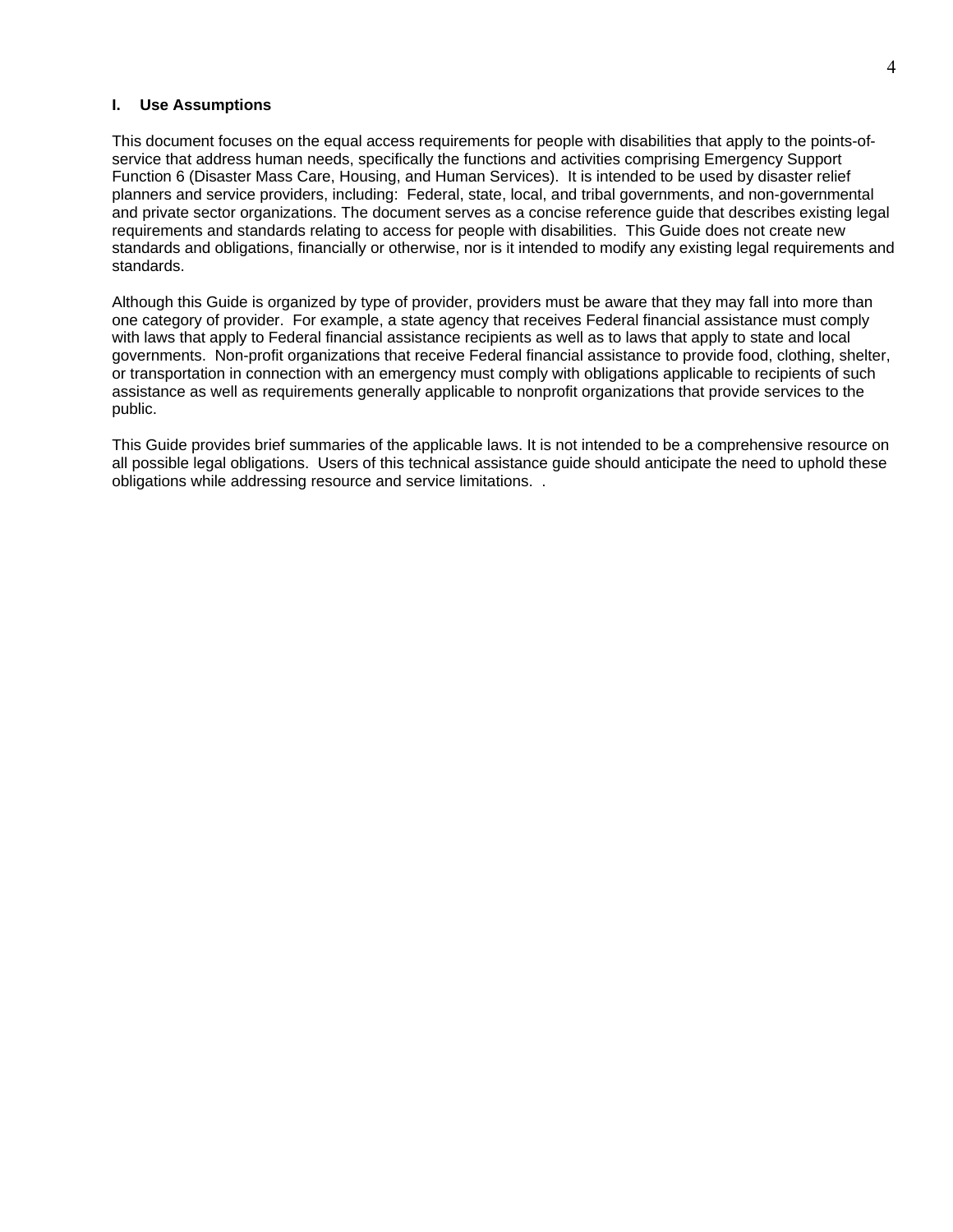### **II. Planning Assumptions**

Federal civil rights laws summarized in Section VI of this Guide require accessibility and prohibit discrimination against people with disabilities in all aspects of emergency mitigation, planning, response, and recovery. To comply with these laws, people responsible for notification protocols, evacuation and emergency operation plans, shelter identification and operations, emergency medical care facilities and operations, human services, and other emergency response and recovery programs must:

- (1) have sound working knowledge of the accessibility and nondiscrimination requirements applicable under Federal disability rights laws;
- (2) be familiar with the demographics of the population of people with disabilities who live in their community;
- (3) involve people with different types of disabilities in identifying the communication and transportation needs, accommodations, support systems, equipment, services, and supplies that residents and visitors with disabilities will need during an emergency; and
- (4) identify existing and develop new resources within the community that meet the needs of residents and visitors with disabilities during emergencies.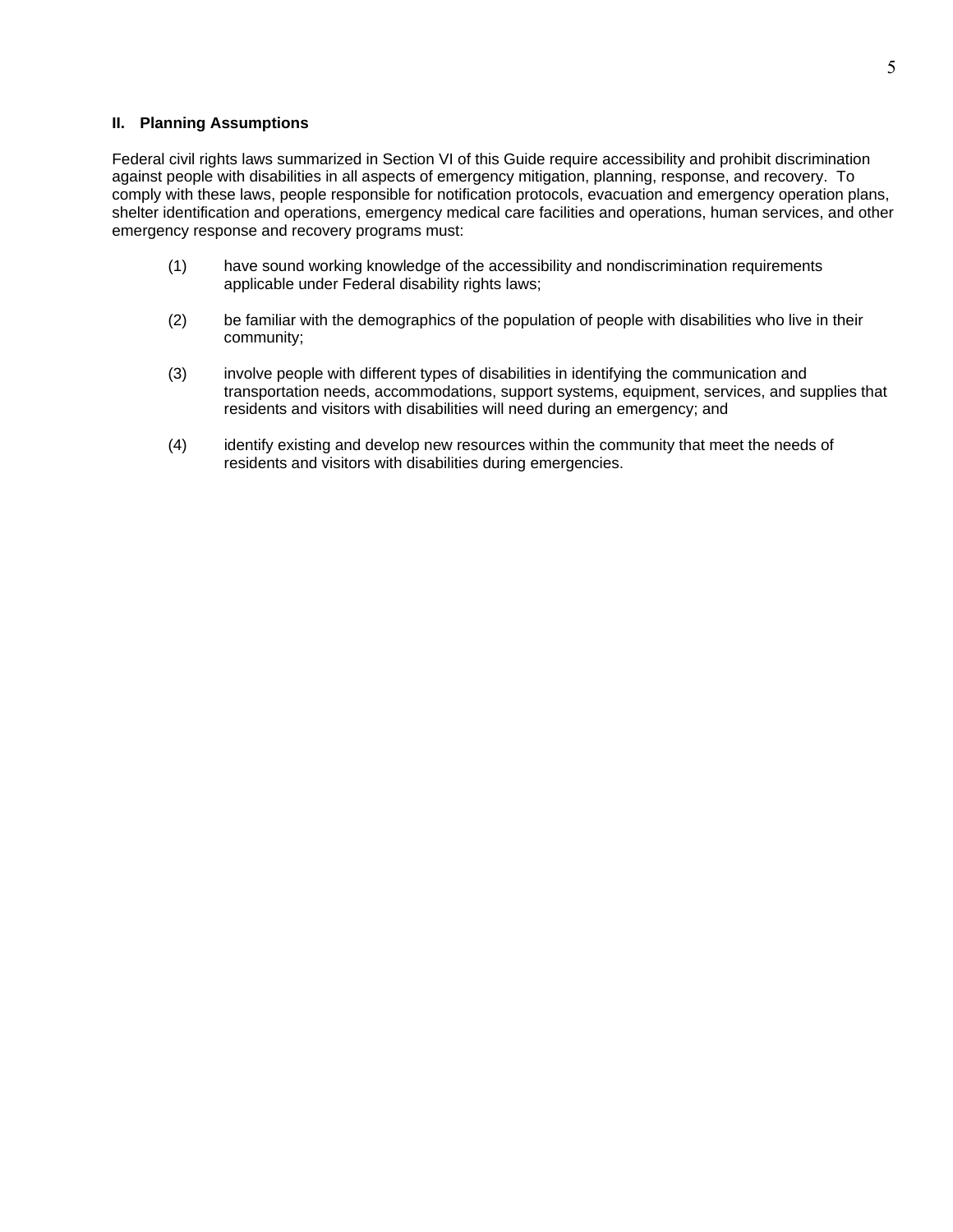#### **III. FEMA POLICY**

The Department of Homeland Security (DHS), Federal Emergency Management Agency (FEMA), is committed to serving all individuals equally. This commitment extends to individuals with disabilities. FEMA must provide access to Agency programs and activities equal to the access provided to non-disabled persons.

It is FEMA's policy, in accordance with Sections 501 and 504 of the Rehabilitation Act of 1973, as amended, that no qualified individual with a disability shall be denied participation in, or benefit of, any program conducted by FEMA, including employment (see Title 44, Code of Federal Regulations, Part 16).

It is FEMA's policy in accordance with Section 508 of the Rehabilitation Act of 1973, as amended, to provide comparable access to employees and the general public through the procurement, development, maintenance and use of electronic information technology that conforms to Section 508 Standards issued by the Architectural and Transportation Barriers Compliance Board (i.e., the "Access Board"). This minimum accessibility requirement became effective June 21, 2001.

It is FEMA's policy in accordance with Federal law to ensure that the Civil Rights of all persons receiving services or benefits from agency programs and activities are protected. No person shall, on the grounds of race, color, national origin, sex, religion, nationality, age, disability, limited English proficiency, or economic status, be denied the benefits of, be deprived of participation in, or be discriminated against in any program or activity conducted by or receiving financial assistance from FEMA. In particular, all personnel carrying out Federal major disaster or emergency assistance functions, including the distribution of supplies, the processing of applications, and other relief and assistance activities, shall perform their work in an equitable and impartial manner without discrimination. In accordance with Federal law, FEMA prohibits such discrimination in any programmatic guidelines, procedures, or other directives. All valid complaints of Civil Rights violations will be investigated promptly, and any settlement will be enforced, if necessary, by administrative, legal, or judicial means.

These prohibitions extend to all entities receiving Federal financial assistance from FEMA, including state and local governments, educational institutions, and any organization of any type obtaining benefits through the Infrastructure or Mitigation Programs. All local boards and their participating charitable organizations receiving aid from the Emergency Food and Shelter Program are covered in a like manner.

A complete statement of FEMA's Equal Rights Policy is maintained by the FEMA Office of Equal Rights at http://www.fema.gov/oer/erp.shtm.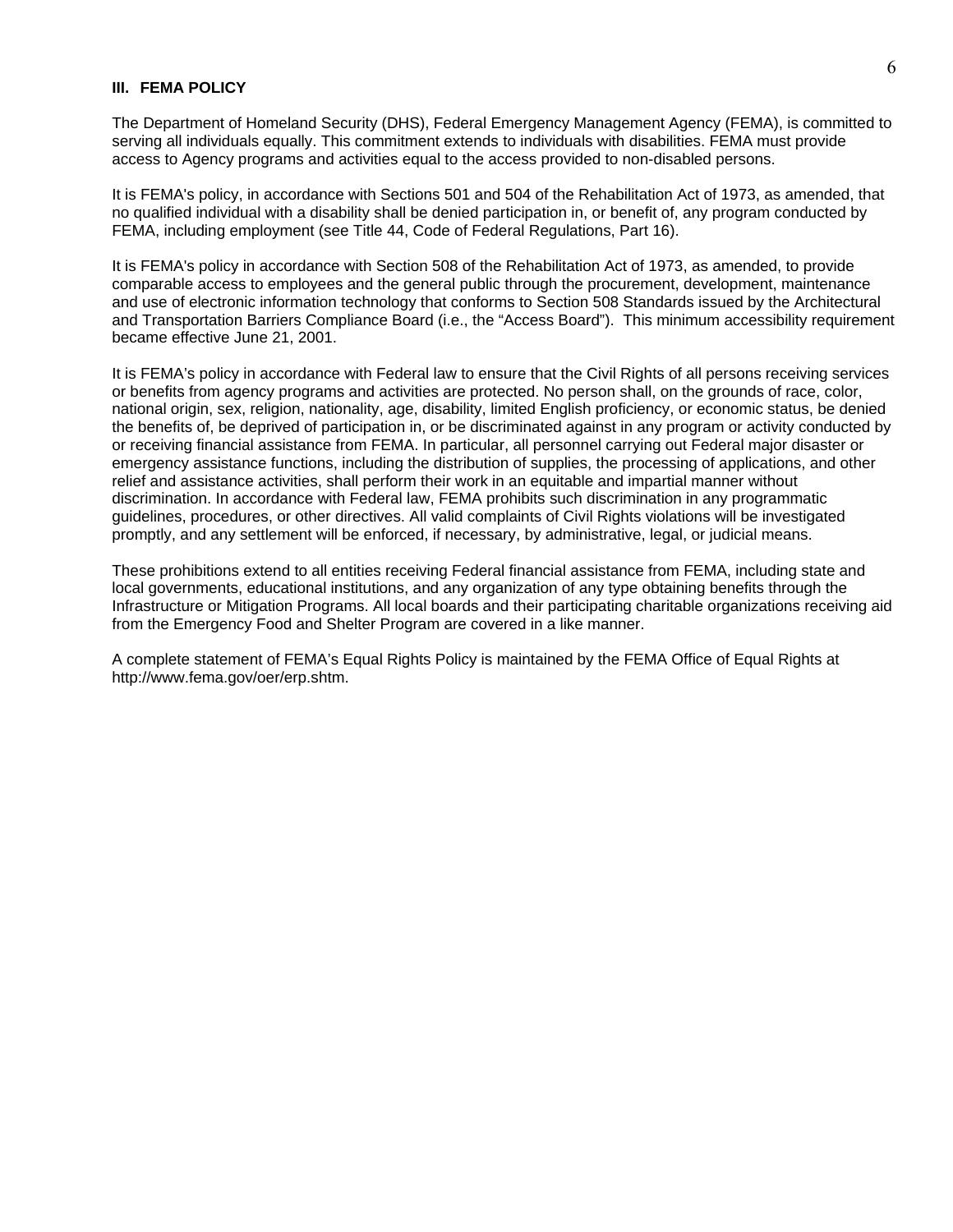#### **IV. Non-discrimination Principles of the Law**

Federal civil laws rights in Section VI of this Guide require equal access for, and prohibit discrimination against, people with disabilities in all aspects of emergency planning, response, and recovery. To comply with Federal law, those involved in emergency management should understand the concepts of accessibility and nondiscrimination and how they apply in emergencies. Following are key nondiscrimination concepts applicable under those Federal laws and examples of how these concepts apply to all phases of emergency management.

- 1) **Self-Determination** People with disabilities are the most knowledgeable about their own needs.
	- Whenever choices are available, people with disabilities have the right to choose their shelter location, what type of services they require, and who will provide them.
- 2) **No "One Size Fits All"**  People with disabilities do not all require the same assistance and do not all have the same needs.
	- Many different types of disabilities affect people in different ways. Preparations should be made for individuals with a variety of functional needs, including individuals who use mobility aids, require medication or portable medical equipment, use service animals, need information in alternate formats, or rely on a care giver.
- 3) **Equal Opportunity**  People with disabilities must have the same opportunities to benefit from emergency programs, services, and activities as people without disabilities.
	- Emergency recovery services and programs should be designed to provide equivalent choices for people with disabilities as they do for individuals without disabilities. This includes choices relating to short-term housing or other short- and long-term disaster support services.
- 4) **Inclusion –** People with disabilities have the right to participate in and receive the benefits of emergency programs, services, and activities provided by governments, private businesses, and nonprofit organizations.
	- Inclusion of people with various types of disabilities in planning, training, and evaluation of programs and services will ensure that this population is given appropriate consideration during emergencies.
- 5) **Integration** Emergency programs, services, and activities typically must be provided in an integrated setting.
	- The provision of services such as sheltering, information intake for disaster services, and shortterm housing in integrated settings keeps individuals connected to their support system and caregivers and avoids the need for disparate service facilities.
- 6) **Physical Access** Emergency programs, services, and activities must be provided at locations that all people can access, including people with disabilities.
	- People with disabilities should be able to enter and use emergency facilities and access the programs, services, and activities that are provided. Facilities typically required to be accessible include: parking, drop-off areas, entrances and exits, security screening areas, toilet rooms, bathing facilities, sleeping areas, dining facilities, areas where medical care or human services are provided, and paths of travel to and between these areas.
- 7) **Equal Access** People with disabilities must be able to access and benefit from emergency programs, services, and activities equal to the general population.
	- Equal access applies to emergency preparedness, notification of emergencies, evacuation, transportation, communication, shelter, distribution of supplies, food, first aid, medical care, housing, and application for and distribution of benefits.
- 8) **Effective Communication** –People with disabilities must be given information comparable in content and detail to that given to the general public, as well as accessible, understandable, and timely.
	- Auxiliary aids and services may be needed to ensure effective communication. These may include pen and paper or sign language interpreters through on-site or video interpreting for individuals who are deaf, deaf-blind, hard of hearing or have speech impairments. Individuals who are blind, deaf-blind, have low vision, or have cognitive disabilities may need large print information or people to assist with reading and filling out forms.
- 9) **Program Modifications**  People with disabilities must have equal access to emergency programs and services, which may entail modifications to rules, policies, practices, and procedures.
	- Service staff may need to change the way questions are asked, provide reader assistance to complete forms, or provide assistance in a more accessible location.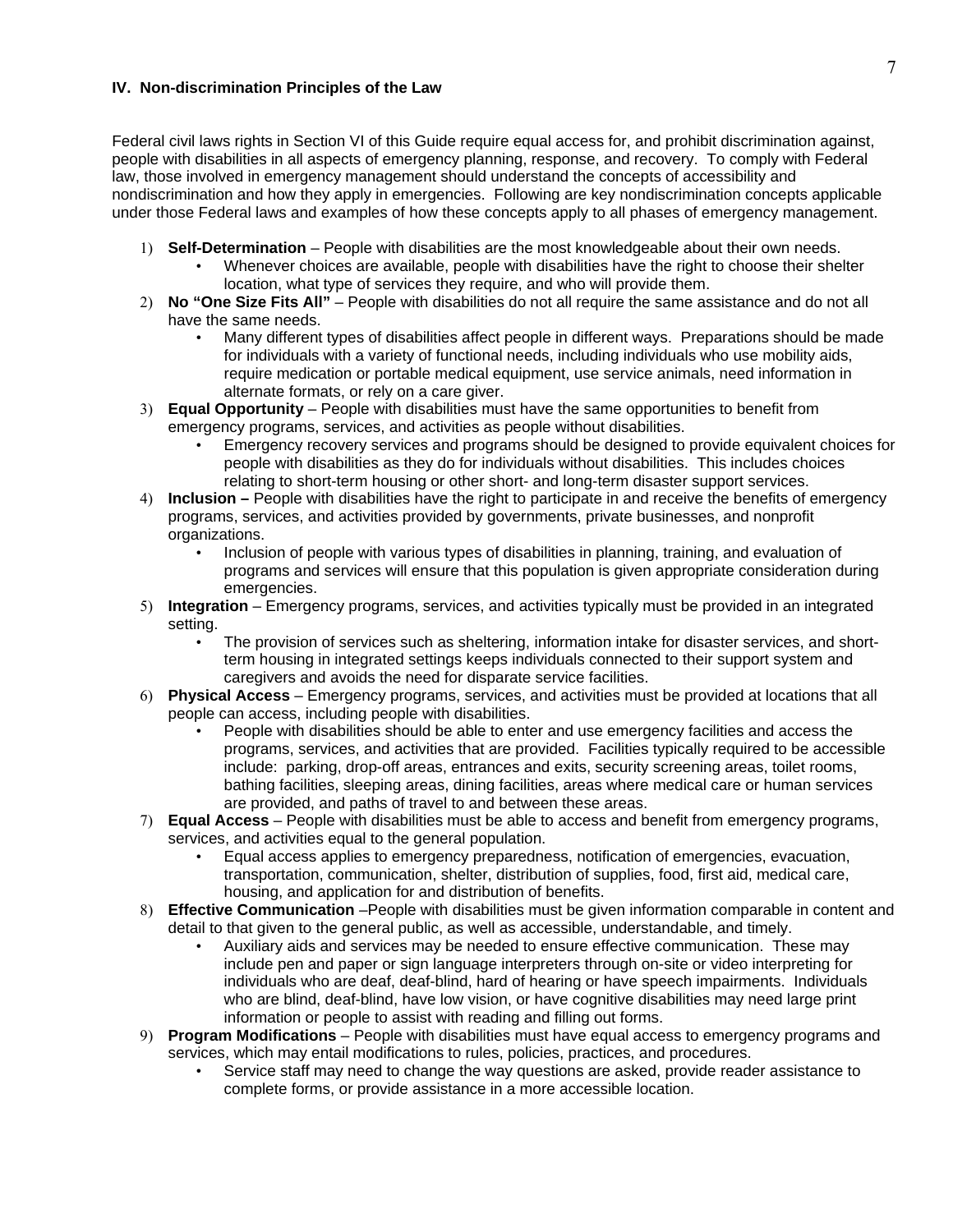- 10) **No Charge** People with disabilities may not be charged to cover the costs of measures necessary to ensure equal access and nondiscriminatory treatment.
	- Examples of accommodations provided without charge to the individual may include ramps, cots modified to address disability-related needs, a visual alarm, grab bars, additional storage space for medical equipment, lowered counters or shelves, Braille and raised letter signage, a sign language interpreter, a message board, assistance in completing forms, or documents in Braille, large print, or audio recording.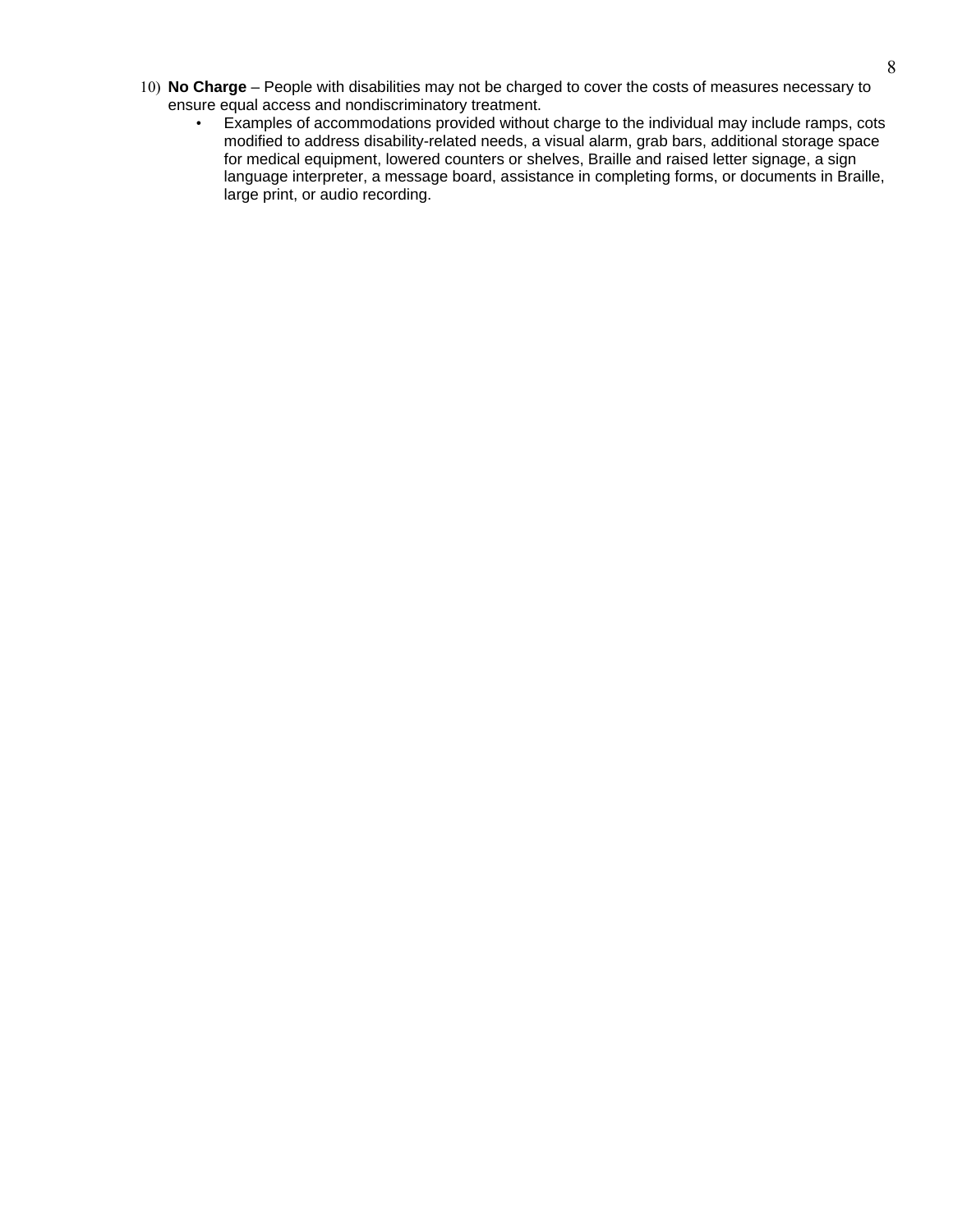#### **V. Providers of Emergency Services and Applicable Laws**

#### **Laws Applying to Federal Government**

The following are the primary Federal disability-related laws that apply to activities of Federal Government.

### **Rehabilitation Act of 1973, as amended**

- Section 501 Employment
- Section 503 Federal Contracts
- Section 504 Programs, Services and Activities
- Section 508 Electronic and Information Technology

#### **Americans with Disabilities Act of 1990**

• Title I – Employment (provisions cover Congress and Agencies of the Legislative Branch)

#### **Fair Housing Act of 1968, as amended**

**Architectural Barriers Act (ABA) of 1968 –** (if using certain Federal construction dollars)

#### **Communications Act of 1934, as amended**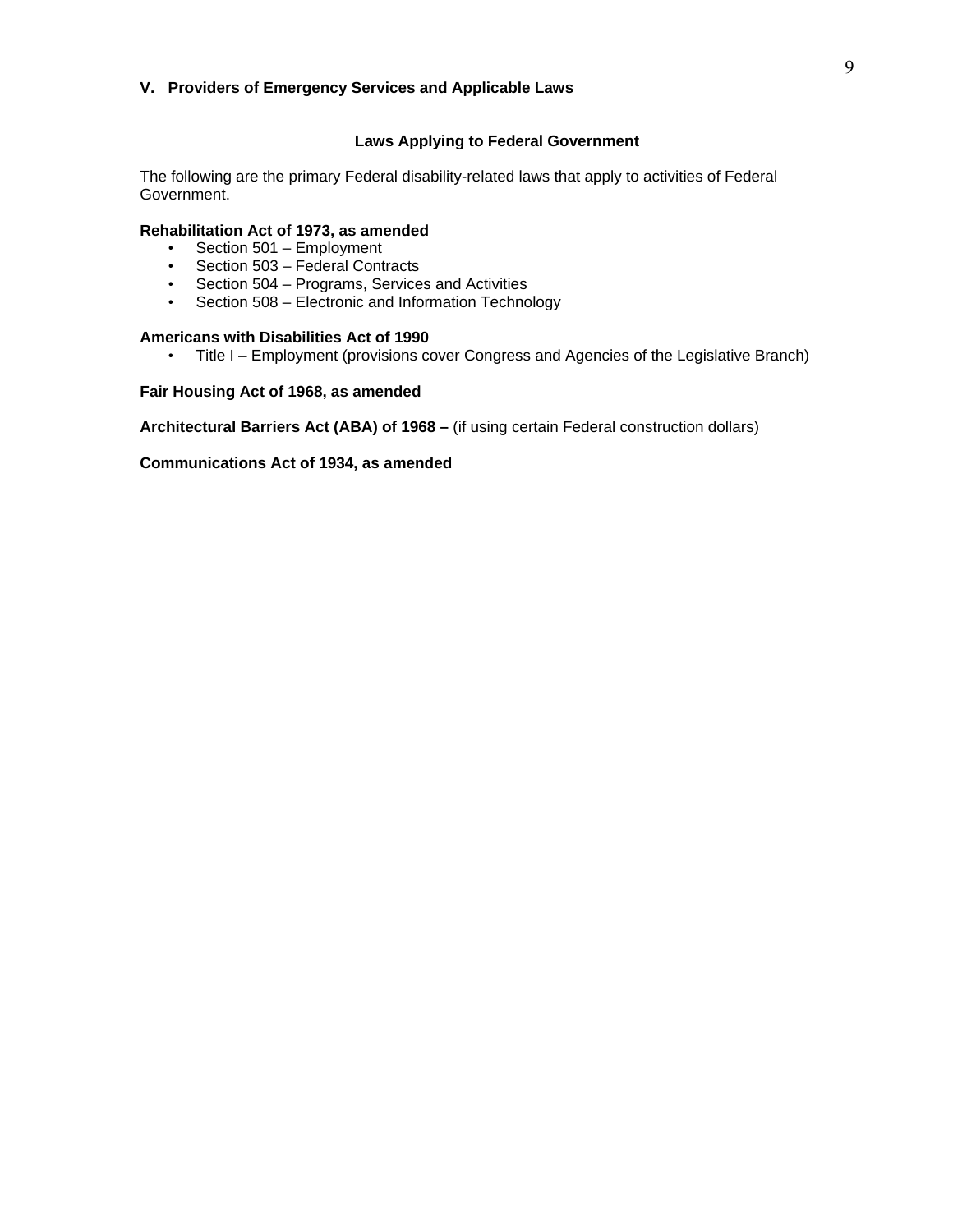# **Laws Applying to Recipients of Federal Financial Assistance**

The following disability-related laws apply to all types of entities that receive Federal financial assistance, regardless of whether they are a governmental agency, a private organization, or a religious entity. Recipients of Federal financial assistance may also be subject to other laws arising out of their status as state or local agencies, or sub-recipients and grantees of entities that receive Federal dollars, or private entities that provide goods, services, or accommodations to the public. For example, a private organization that receives Federal Community Development Block Grant funds distributed through a state or local agency is considered a recipient of Federal financial assistance.

#### **Rehabilitation Act of 1973, as amended**

Section 504 – Programs, Services, and Activities (if Federal financial assistance is received)

**Architectural Barriers Act of 1968 -** (if using certain Federal construction dollars)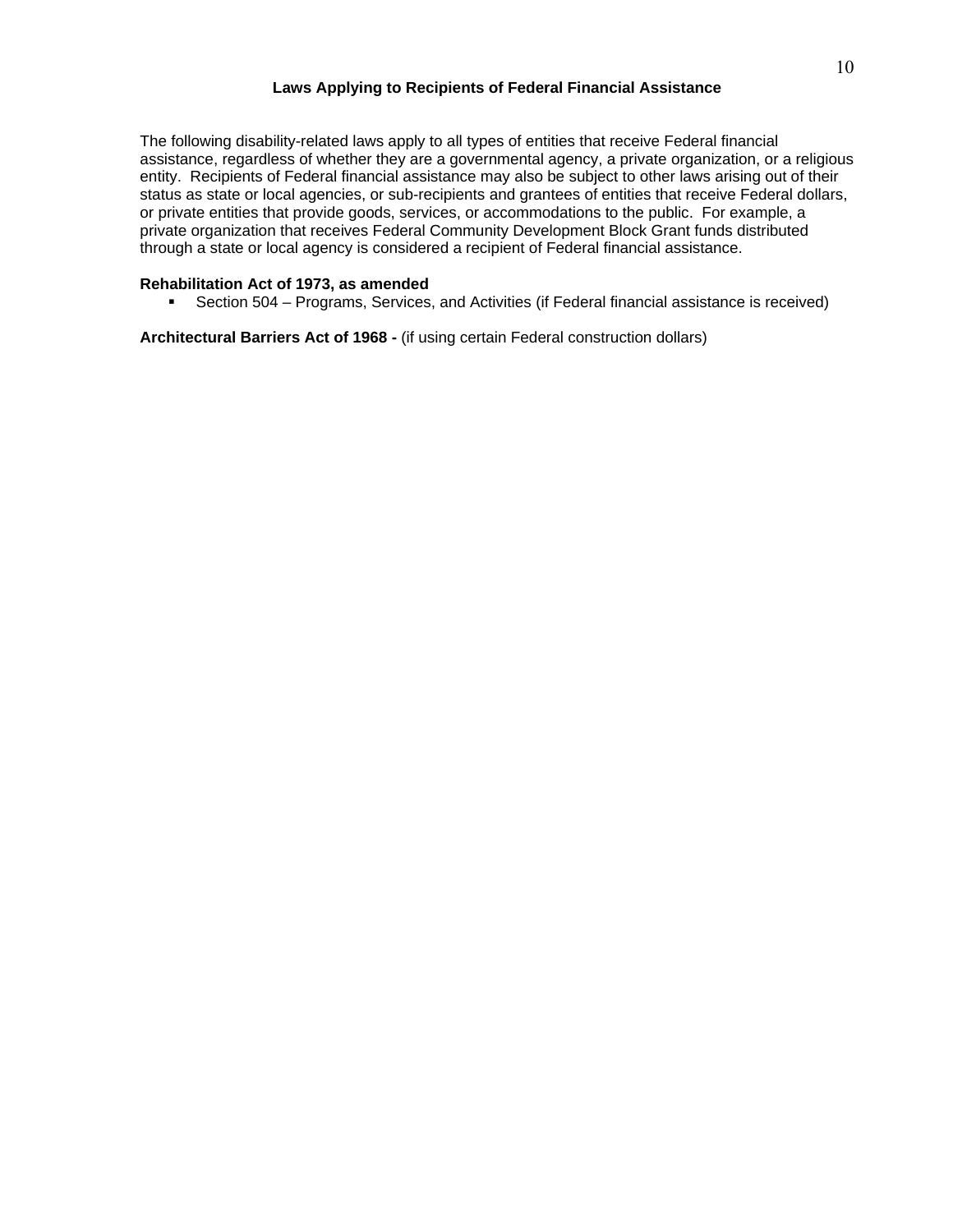## **Laws Applying to State and Local Governments**

The following are the primary Federal disability laws that apply to state and local governments. Receipt of Federal assistance by state and local governments also carries with it the nondiscrimination obligations of Federal law. Additional nondiscrimination requirements issued by state and local governments may also apply.

#### **Rehabilitation Act of 1973, as amended**

• Section 504 – Programs, Services, and Activities (if Federal financial assistance is received)

### **Americans with Disabilities Act of 1990**

- Title I Employment
- Title II State and Local Government
	- o State and Local Government Programs, Services, and Activities
	- o Public Transportation

**Architectural Barriers Act of 1968** - (if using certain Federal construction dollars)

**Fair Housing Act of 1968, as amended** 

**Individuals with Disabilities Education Act (IDEA) of 1975, as amended**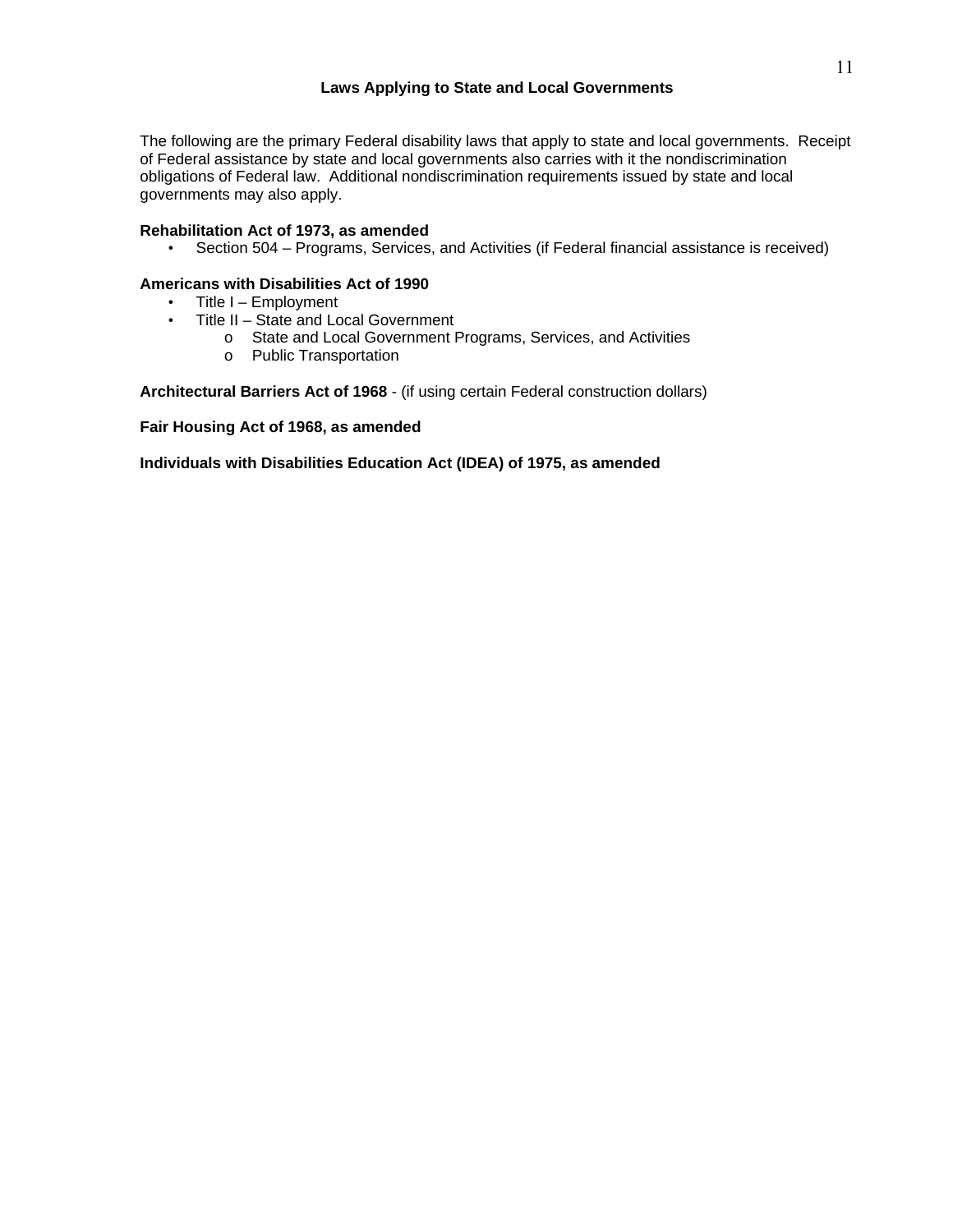#### **Laws Applying to Tribal Governments**

The following Federal disability laws apply to activities operated by tribal governments only if that activity receives Federal financial assistance.

**Rehabilitation Act 1973, as amended** (if Federal financial assistance is received) • Section 504 – Programs, Services, and Activities

**Architectural Barriers Act of 1968 -** (if using certain Federal construction dollars)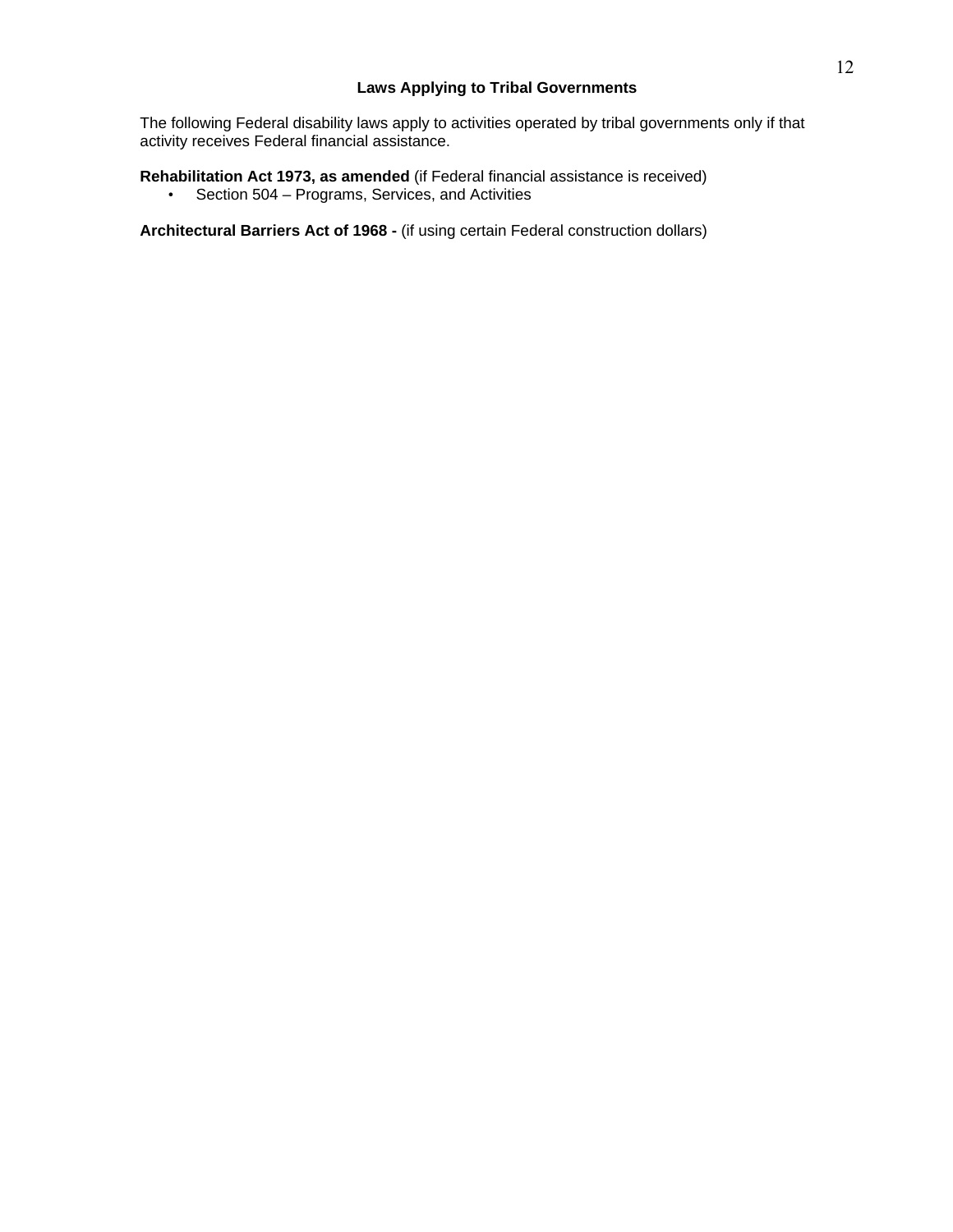## **Laws Applying to Non-Government and Private Sector Organizations**

The following are the primary Federal disability laws that apply to non-government and private sector organizations. Receipt of Federal assistance by non-government and private sector organizations carries with it additional nondiscrimination obligations of Federal law. State and local nondiscrimination laws may also apply.

#### **Rehabilitation Act of 1973, as amended**

• Section 504 – Programs, Services, and Activities (if Federal financial assistance is received)

### **Americans with Disabilities Act of 1990**

- Title I Employment<br>• Title III Public Accor
- Title III Public Accommodations, Commercial Facilities, Private Transportation Providers, and Private Testing Entities
- Title IV Telecommunications

## **Fair Housing Act of 1968, as amended**

**Architectural Barriers Act of 1968 -** (if using certain Federal construction dollars)

**Communications Act of 1934, as amended**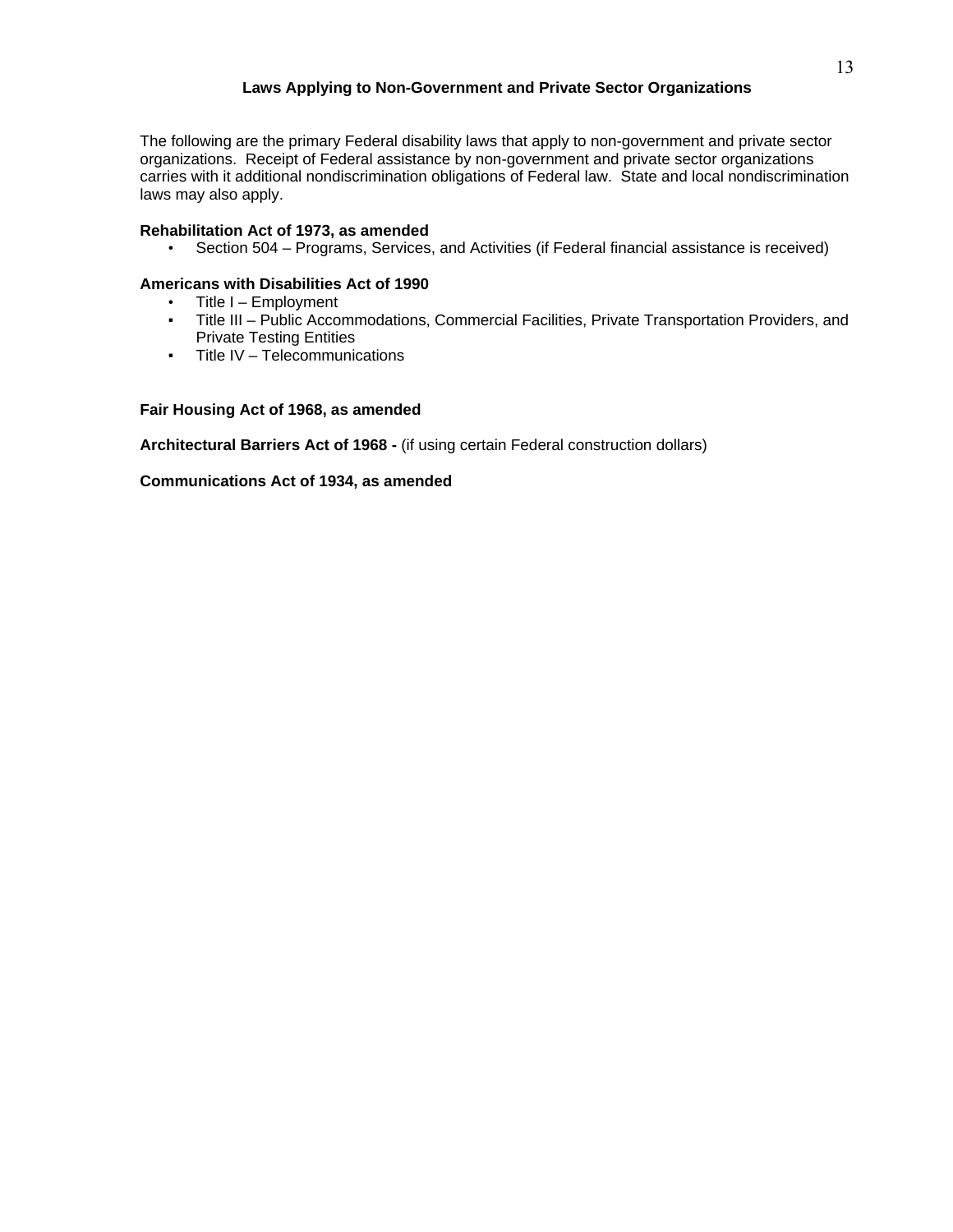## **Laws Applying to Religious Entities**

The following are the primary Federal disability laws that apply to religious entities. Receipt of Federal assistance by religious entities carries with it the nondiscrimination obligations of Federal law. Additional nondiscrimination requirements issued by state and local governments may also apply.

#### **Rehabilitation Act of 1973, as amended**

• Section 504 – Programs, Services, and Activities (if Federal financial assistance is received)

### **Americans with Disabilities Act of 1990\***

**Title I – Employment (for entities with 15 or more employees)** 

### **Fair Housing Act of 1968, as amended**

**Architectural Barriers Act of 1968** – (if using certain Federal construction dollars)

\* Americans with Disabilities Act (ADA) coverage: Religious entities are excluded from coverage under Title III ADA. However, private, nonreligious entities that lease space from a religious entity to operate an entity covered by Title III (*e.g.*, a social service establishment, food bank, emergency shelter) must comply with the requirements of Title III. Although the private nonreligious entity is responsible for compliance with Title III requirements, the religious entity remains exempt under Title III of the ADA.

State and local government activities that occur on property owned by religious entities or that are operated through arrangements with religious entities must comply with the requirements of Title II of the ADA. Although the state or local government is responsible for ensuring compliance with Title II requirements, the religious entity remains exempt under Title III of the ADA.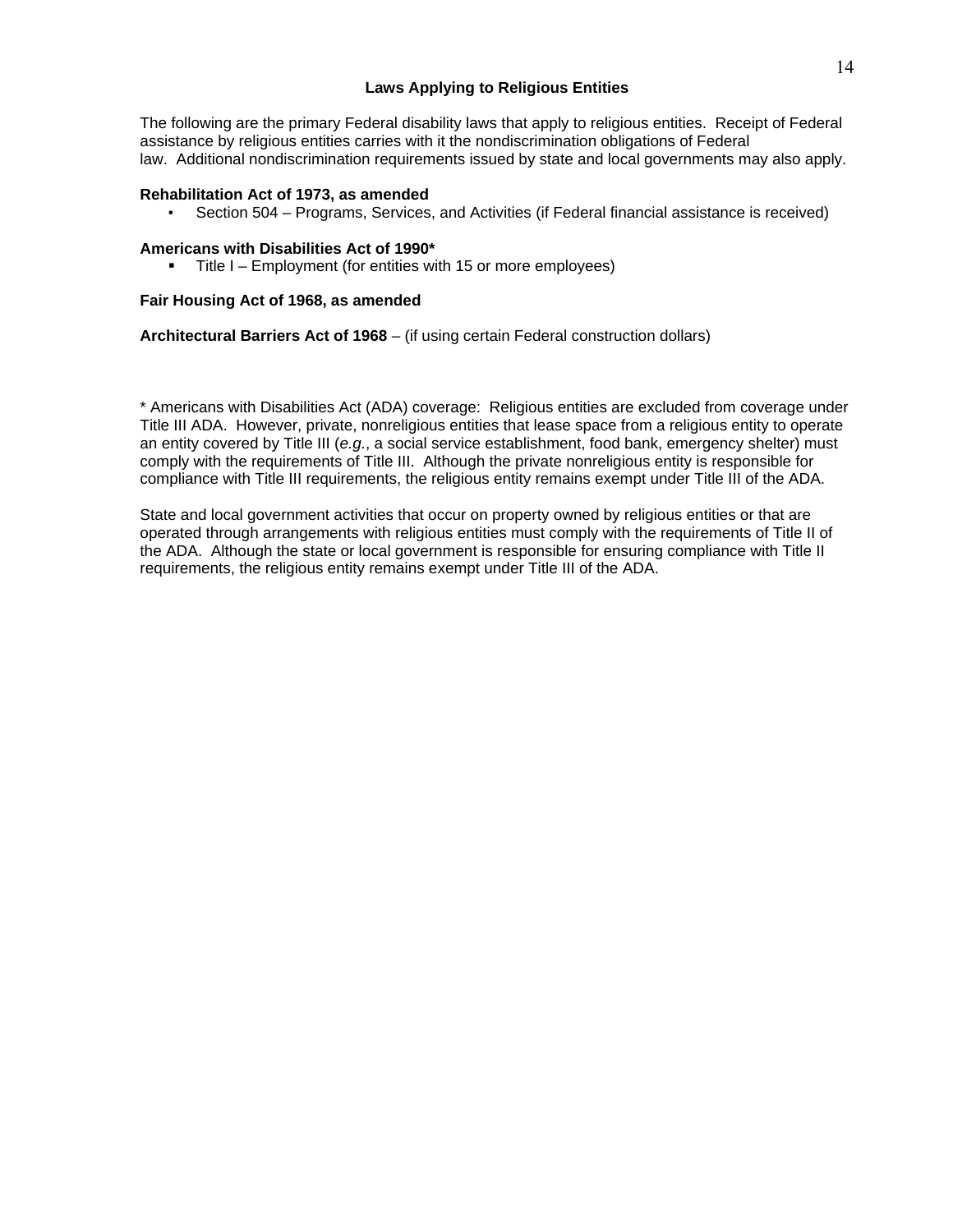## **VI. Federal Laws with Summaries**

| Law                                                                                                                                                                                                                                                                                                                                                                                                                                      | <b>Summary</b>                                                                                                                                                                                                                                                                                                                                                                                                                                                                                                                                                                                                                                                                                                                                                                                                                                                                                                                                                                                                                                                                                                                                                                                                                                                                                                                                                                                                                                                                                                             | <b>Technical Assistance</b>                                                                                                                                                                                                                                                                                                                                                                                                                                                           |
|------------------------------------------------------------------------------------------------------------------------------------------------------------------------------------------------------------------------------------------------------------------------------------------------------------------------------------------------------------------------------------------------------------------------------------------|----------------------------------------------------------------------------------------------------------------------------------------------------------------------------------------------------------------------------------------------------------------------------------------------------------------------------------------------------------------------------------------------------------------------------------------------------------------------------------------------------------------------------------------------------------------------------------------------------------------------------------------------------------------------------------------------------------------------------------------------------------------------------------------------------------------------------------------------------------------------------------------------------------------------------------------------------------------------------------------------------------------------------------------------------------------------------------------------------------------------------------------------------------------------------------------------------------------------------------------------------------------------------------------------------------------------------------------------------------------------------------------------------------------------------------------------------------------------------------------------------------------------------|---------------------------------------------------------------------------------------------------------------------------------------------------------------------------------------------------------------------------------------------------------------------------------------------------------------------------------------------------------------------------------------------------------------------------------------------------------------------------------------|
| <b>Rehabilitation Act</b>                                                                                                                                                                                                                                                                                                                                                                                                                |                                                                                                                                                                                                                                                                                                                                                                                                                                                                                                                                                                                                                                                                                                                                                                                                                                                                                                                                                                                                                                                                                                                                                                                                                                                                                                                                                                                                                                                                                                                            |                                                                                                                                                                                                                                                                                                                                                                                                                                                                                       |
| of 1973, as<br>amended                                                                                                                                                                                                                                                                                                                                                                                                                   |                                                                                                                                                                                                                                                                                                                                                                                                                                                                                                                                                                                                                                                                                                                                                                                                                                                                                                                                                                                                                                                                                                                                                                                                                                                                                                                                                                                                                                                                                                                            |                                                                                                                                                                                                                                                                                                                                                                                                                                                                                       |
| Section 501 -<br><b>Employment</b><br>29 USC § 791(b)<br><b>Enforcing Agency:</b><br><b>Equal Employment</b><br>Opportunity<br>Commission                                                                                                                                                                                                                                                                                                | Requires affirmative action and nondiscrimination in<br>employment by Federal agencies of the executive branch.                                                                                                                                                                                                                                                                                                                                                                                                                                                                                                                                                                                                                                                                                                                                                                                                                                                                                                                                                                                                                                                                                                                                                                                                                                                                                                                                                                                                            | <b>EEOC: Federal Sector</b><br>and Employees<br>http://www.eeoc.gov/Fed<br>eral/index.html<br>Job Accommodation<br>Network<br>http://www.jan.wvu.e<br>du                                                                                                                                                                                                                                                                                                                              |
| Section 503 -<br><b>Federal Contracts</b><br>29 USC § 793(a)                                                                                                                                                                                                                                                                                                                                                                             | Requires affirmative action and prohibits employment<br>discrimination by Federal government contractors and<br>subcontractors with contracts of more than \$10,000                                                                                                                                                                                                                                                                                                                                                                                                                                                                                                                                                                                                                                                                                                                                                                                                                                                                                                                                                                                                                                                                                                                                                                                                                                                                                                                                                        | <b>Employment Law Guide</b><br>http://www.dol.gov/compli<br>ance/guide/index.htm                                                                                                                                                                                                                                                                                                                                                                                                      |
| <b>Enforcing Agency:</b><br>Department of Labor                                                                                                                                                                                                                                                                                                                                                                                          |                                                                                                                                                                                                                                                                                                                                                                                                                                                                                                                                                                                                                                                                                                                                                                                                                                                                                                                                                                                                                                                                                                                                                                                                                                                                                                                                                                                                                                                                                                                            |                                                                                                                                                                                                                                                                                                                                                                                                                                                                                       |
| Section 504 -<br><b>Programs, Services</b><br>and Activities<br>29 USC § 794<br>Over 95<br>implementing<br>regulations for<br>Federally<br>conducted<br>programs<br>including:<br>FEMA:<br>44 CFR Part 16<br>Over <sub>20</sub><br>implementing<br>regulations for<br>Federally assisted<br>programs<br>including:<br>HHS:<br>45 CFR Part 84<br>HUD:<br>24 CFR Part 8<br>DoEd:<br>34 CFR Part 104<br>DoJ:<br>28 CFR §§<br>42.501 et seq. | No qualified individual with a disability in the United States<br>shall be excluded from, denied the benefits of, or be<br>subjected to discrimination under any program or activity<br>that either receives Federal financial assistance or is<br>conducted by any Executive agency or the United States<br>Postal Service.<br>Imposes nondiscrimination and accessibility requirements<br>on all of the operations of Federal agencies, including any<br>direct services they provide to the public or any programs<br>that they specifically operate. This includes any direct<br>services provided by FEMA and the operations of FEMA<br>itself.<br>Any agency, organization, or person that receives any<br>type of Federal financial assistance is covered by Section<br>504. Federal financial assistance is defined very broadly.<br>For example, a private nonprofit organization that receives<br>a Federal contract to provide services is covered by<br>Section 504, as is an organization that receives free or<br>subsidized use of Federal property, or is provided staff<br>paid by a Federal agency. Applies to organizations and<br>entities that receive Federal monies distributed through<br>state or local agencies (subrecipients).<br>Each Federal agency has its own set of section 504<br>regulations that apply to the operation of its own<br>programs. Agencies that provide Federal financial<br>assistance also have section 504 regulations covering<br>entities that receive Federal aid. | Section 504 Notices,<br>$\blacksquare$<br>Regulations and<br>Supportive<br>Documents.<br>http://www.hud.gov/offi<br>ces/fheo/disabilities/se<br>ct504docs.cfm<br>Accessibility<br>requirements for<br>Buildings.<br>http://www.hud.gov/offi<br>ces/fheo/disabilities/ac<br>cessibilityR.cfm<br><b>Key Provisions and</b><br>Regulations<br><b>Implementing Section</b><br>504 of the<br><b>Rehabilitation Act</b><br>http://www.hud.gov/offi<br>ces/fheo/disabilities/50<br>4keys.cfm |
| <b>Enforcing Agency:</b>                                                                                                                                                                                                                                                                                                                                                                                                                 | Section 504 requires that both Federal agencies and                                                                                                                                                                                                                                                                                                                                                                                                                                                                                                                                                                                                                                                                                                                                                                                                                                                                                                                                                                                                                                                                                                                                                                                                                                                                                                                                                                                                                                                                        |                                                                                                                                                                                                                                                                                                                                                                                                                                                                                       |

# **Rehabilitation Act of 1973, as amended**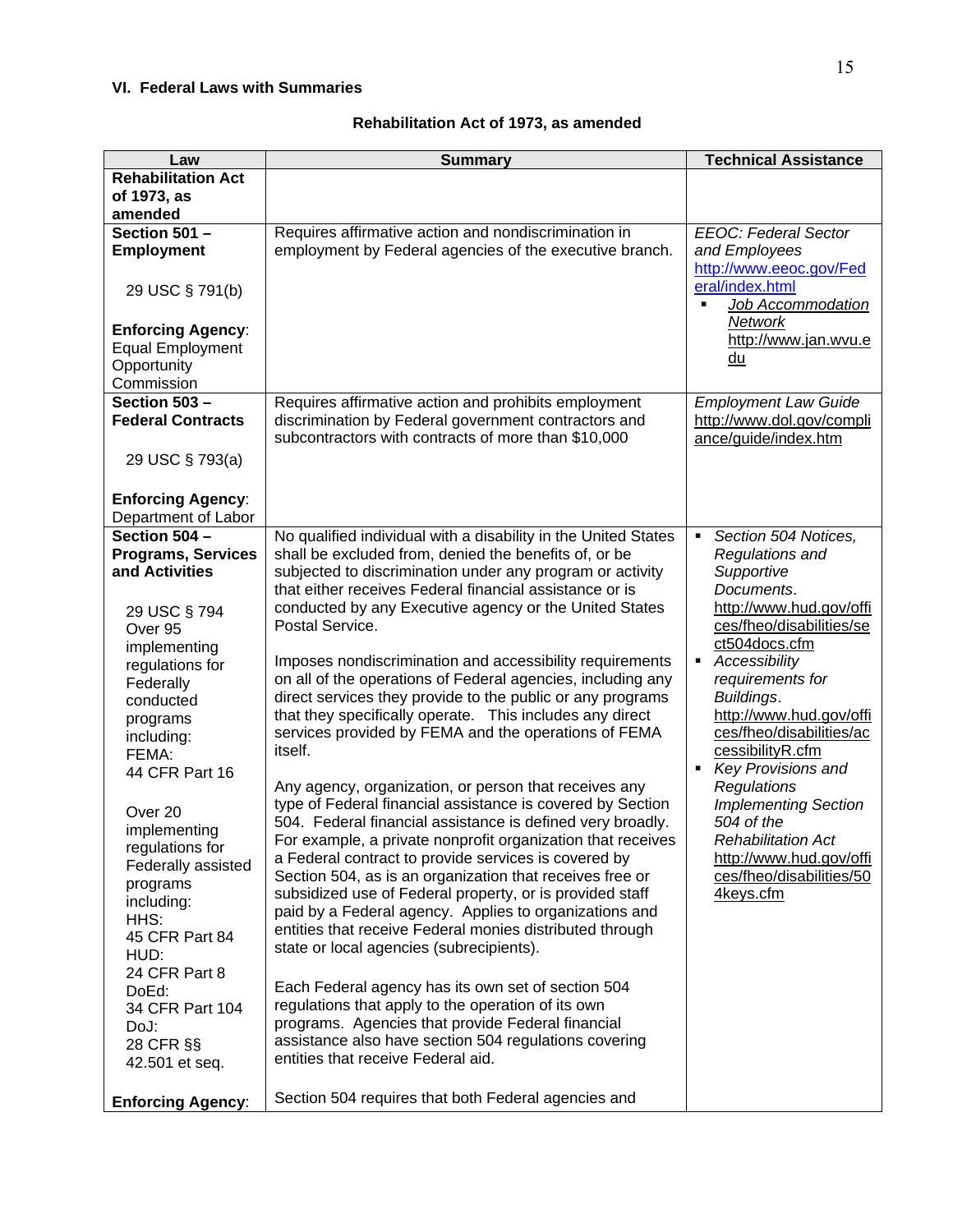| Law                                                                                                                                                                | <b>Summary</b>                                                                                                                                                                                                                                                                                                                                                                                                                                                                                                                                                                                                                                                                                                                                                                                                                                                                                                                                                                                                                                                                                                                                                                                                                                              | <b>Technical Assistance</b>                                                                                                  |
|--------------------------------------------------------------------------------------------------------------------------------------------------------------------|-------------------------------------------------------------------------------------------------------------------------------------------------------------------------------------------------------------------------------------------------------------------------------------------------------------------------------------------------------------------------------------------------------------------------------------------------------------------------------------------------------------------------------------------------------------------------------------------------------------------------------------------------------------------------------------------------------------------------------------------------------------------------------------------------------------------------------------------------------------------------------------------------------------------------------------------------------------------------------------------------------------------------------------------------------------------------------------------------------------------------------------------------------------------------------------------------------------------------------------------------------------|------------------------------------------------------------------------------------------------------------------------------|
| Agency that provides<br>the Federal financial<br>assistance                                                                                                        | those receiving Federal assistance ensure that their<br>programs are usable and accessible to persons with<br>disabilities, including making changes to policies,<br>practices, procedures, and structures as a reasonable<br>accommodation for individuals with disabilities unless<br>doing so would require a fundamental alteration of the<br>program or constitute an undue financial and<br>administrative burden.<br>In addition, Section 504 requires effective communication<br>with people who have communication disabilities including<br>hearing, vision, or cognitive disabilities.<br>New construction and altered facilities must also meet<br>affirmative accessibility requirements and comply with the<br>Uniform Federal Accessibility Standards (UFAS)<br>To be protected by Section 504, one must have a<br>disability. An individual with a disability is defined by<br>Section 504 as a person who has a physical or mental<br>impairment that substantially limits one or more major life<br>activities, a person who has a history or record of such an<br>impairment, or a person who is perceived by others as<br>having such an impairment. Section 504 does not<br>specifically name all of the impairments that are covered. |                                                                                                                              |
| Section 508 -<br>Electronic and<br>Information<br>Technology<br>29 USC § 794d<br>36 CFR Parts 1194                                                                 | Section 508 establishes requirements for electronic and<br>information technology developed, maintained, procured,<br>or used by the Federal government. Section 508 requires<br>Federal electronic and information technology to be<br>accessible to people with disabilities, including employees<br>and members of the public.                                                                                                                                                                                                                                                                                                                                                                                                                                                                                                                                                                                                                                                                                                                                                                                                                                                                                                                           | • Access Board:<br>Section 508<br>Homepage<br>http://www.access-<br>board.gov/508.htm.<br>×,<br>GSA: Section 508<br>Homepage |
| <b>Enforcing Agency:</b><br>Each Federal<br>agency must have<br>its own internal<br>process in place to<br>incorporate Federal<br>Acquisition<br>Regulation (FAR). | An accessible information technology system is one that<br>can be operated in a variety of ways and does not rely on<br>a single sense or ability of the user. For example, a<br>system that provides output only in visual format may not<br>be accessible to people with visual impairments and a<br>system that provides output only in audio format may not<br>be accessible to people who are deaf or hard of hearing.<br>Some individuals with disabilities may need accessibility-<br>related software or peripheral devices in order to use<br>systems that comply with Section 508.                                                                                                                                                                                                                                                                                                                                                                                                                                                                                                                                                                                                                                                                | http://www.section508.<br>gov                                                                                                |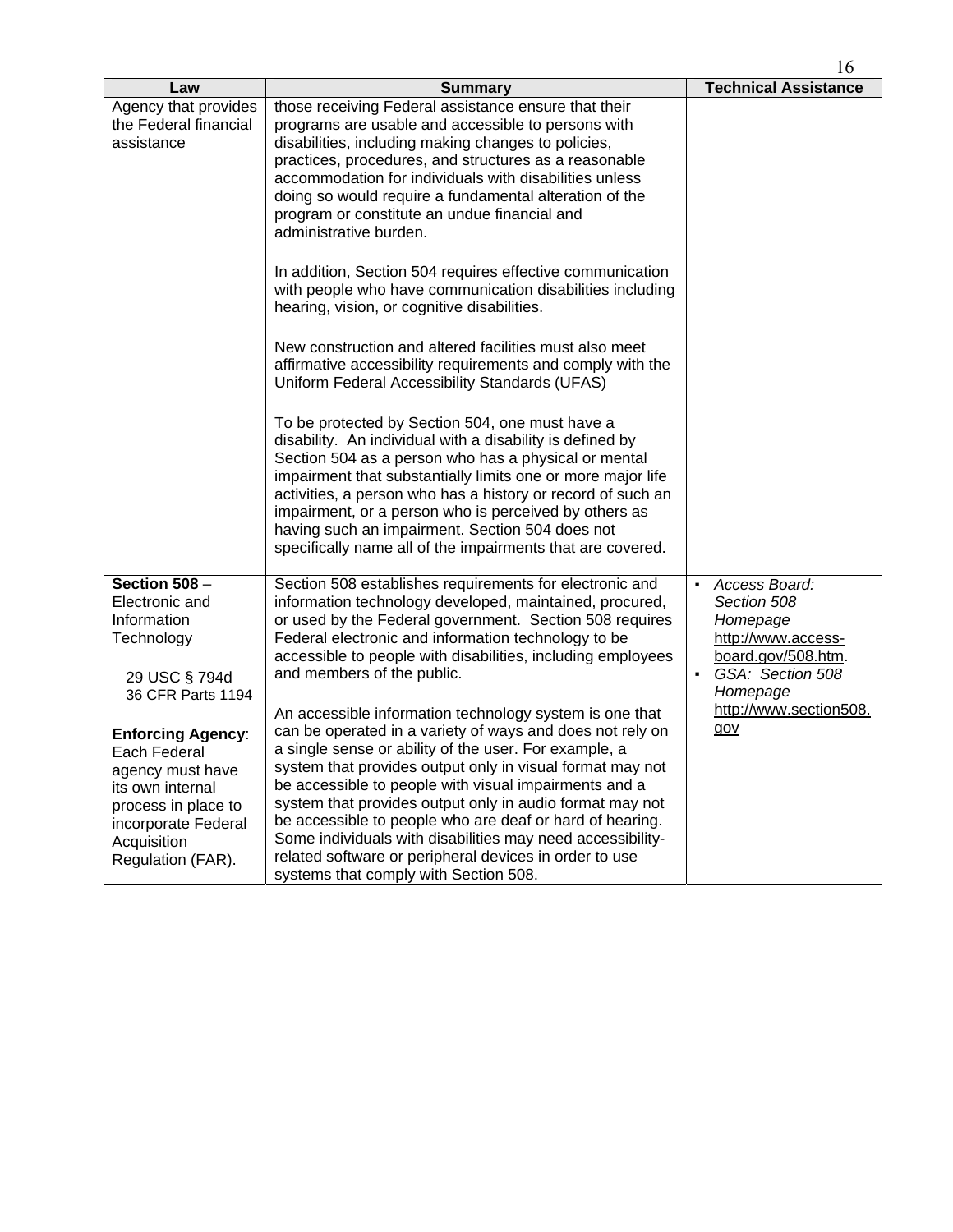# **Americans with Disabilities Act of 1990**

| Law                                                                                                                                                                                                                                            | Aniericans with Disabilities Act of 1990<br><b>Summary</b>                                                                                                                                                                                                                                                                                                                                                                                                                                                                                                                                                                                                                                                                                                                                                                                                                                                                                                                                                                                                                                                                                                                                                                                                                                                                                                                  | <b>Technical Assistance</b>                                                                                                                                                                                                                                                                                                                                                                                                                                                                                                                                                                                      |
|------------------------------------------------------------------------------------------------------------------------------------------------------------------------------------------------------------------------------------------------|-----------------------------------------------------------------------------------------------------------------------------------------------------------------------------------------------------------------------------------------------------------------------------------------------------------------------------------------------------------------------------------------------------------------------------------------------------------------------------------------------------------------------------------------------------------------------------------------------------------------------------------------------------------------------------------------------------------------------------------------------------------------------------------------------------------------------------------------------------------------------------------------------------------------------------------------------------------------------------------------------------------------------------------------------------------------------------------------------------------------------------------------------------------------------------------------------------------------------------------------------------------------------------------------------------------------------------------------------------------------------------|------------------------------------------------------------------------------------------------------------------------------------------------------------------------------------------------------------------------------------------------------------------------------------------------------------------------------------------------------------------------------------------------------------------------------------------------------------------------------------------------------------------------------------------------------------------------------------------------------------------|
| <b>Americans with</b><br><b>Disabilities Act of</b><br>1990<br>42 USC §§<br>12101 et seq.                                                                                                                                                      | The ADA prohibits discrimination on the basis of disability<br>in employment, state and local government, public<br>accommodations, commercial facilities, public and private<br>transportation, and telecommunications. It also applies to<br>the United States Congress. To be protected by the ADA,<br>one must have a disability or have a relationship or<br>association with an individual with a disability. An<br>individual with a disability is defined by the ADA as a<br>person who has a physical or mental impairment that<br>substantially limits one or more major life activities, a<br>person who has a history or record of such an<br>impairment, or a person who is perceived by others as<br>having such an impairment. The ADA does not<br>specifically name all of the impairments that are covered.                                                                                                                                                                                                                                                                                                                                                                                                                                                                                                                                                |                                                                                                                                                                                                                                                                                                                                                                                                                                                                                                                                                                                                                  |
| <b>Title I</b> $-$ Employment<br>42 USC §§<br>12111-12117<br>29 CFR Parts<br>1630, 1602<br><b>Enforcing agencies:</b><br>Equal Employment<br>Opportunity<br>Commission; U.S.<br>Department of<br>Justice (state or local<br>governments)       | Title I requires employers with 15 or more employees to<br>provide qualified individuals with disabilities an equal<br>opportunity to benefit from the full range of employment-<br>related opportunities available to others. For example, it<br>prohibits discrimination in recruitment, hiring, promotions,<br>training, pay, social activities, and other privileges of<br>employment. It restricts questions that can be asked<br>about an applicant's disability before a job offer is made,<br>and it requires that employers make reasonable<br>accommodation to the known physical or mental<br>limitations of otherwise qualified individuals with<br>disabilities, unless it results in undue hardship. Religious<br>entities with 15 or more employees are covered under<br>Title I.                                                                                                                                                                                                                                                                                                                                                                                                                                                                                                                                                                            | Visit www.eeoc.gov for<br>٠<br>general information<br><b>The ADA Questions</b><br>and Answers<br>http://www.eeoc.gov./f<br>acts/adaqa1.html<br>Job Accommodation<br><b>Network</b><br>http://www.jan.wvu.ed<br>$\underline{\mathsf{u}}$                                                                                                                                                                                                                                                                                                                                                                          |
| Title $II - State$ and<br><b>Local Government</b><br>Part A (state and<br>local government<br>programs,<br>services, and<br>activities)<br>42 USC §§ 12131-<br>12134<br>28 CFR Part 35<br><b>Enforcing Agency:</b><br>Department of<br>Justice | Title II covers all programs, services, and activities of<br>state and local governments regardless of the<br>government entity's size or receipt of Federal funding.<br>Title II requires that state and local governments give<br>people with disabilities an equal opportunity to benefit<br>from all of their programs, services, and activities (e.g.<br>emergency programs, public education, employment,<br>transportation, recreation, health care, social services,<br>courts, voting, and town meetings).<br>All state and local governments are required to follow<br>specific architectural standards in the new construction<br>and alteration of their buildings. They also must provide<br>access to programs, services, and activities housed in<br>pre-ADA buildings, and ensure effective communication<br>for people who are deaf or hard-of-hearing, are blind or<br>have low vision, or have speech or other communication<br>disabilities. Public entities are not required to take actions<br>that would result in undue financial and administrative<br>burdens. They are required to make reasonable<br>modifications to policies, practices, and procedures where<br>necessary to avoid discrimination, unless they can<br>demonstrate that doing so would fundamentally alter the<br>nature of the service, program, or activity being provided. | Visit www.ADA.gov or call<br>1-800-514-0301 (voice)<br>or 1-800-514-0383 (TTY)<br>for resources, including:<br>• An ADA Guide for<br>Local Governments:<br><b>Making Community</b><br>Emergency<br>Preparedness and<br>Response Programs<br>Accessible to People<br>with Disabilities<br>http://www.ada.gov/em<br>ergencyprep.htm<br>• ADA Tool Kit for State<br>and Local<br>Governments<br>http://www.ada.gov/pc<br>atoolkit/toolkitmain.htm<br>• Accessibility of State<br>and Local Government<br><b>Websites to People</b><br>with Disabilities<br>http://www.ada.gov/we<br>bsites2.htm<br>• Americans with |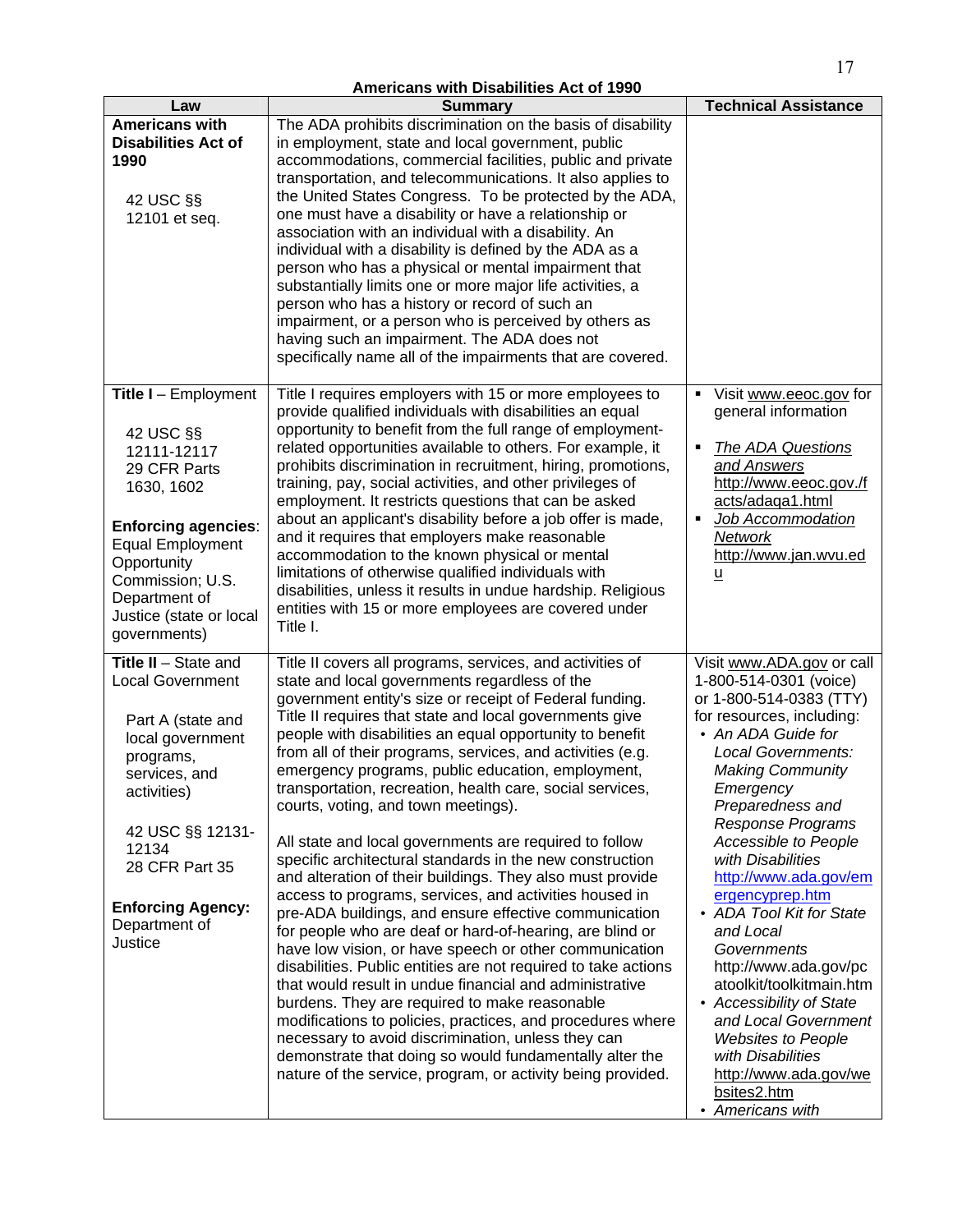|     |                | 18                                        |
|-----|----------------|-------------------------------------------|
| Law | <b>Summary</b> | <b>Technical Assistance</b>               |
|     |                | <b>Disabilities Act Access</b>            |
|     |                | for $9-1-1$ and                           |
|     |                | <b>Telephone Emergency</b>                |
|     |                | <b>Services</b>                           |
|     |                | http://www.ada.gov/91                     |
|     |                | 1ta.htm<br>• The Americans with           |
|     |                | <b>Disabilities Act Title II</b>          |
|     |                | <b>Technical Assistance</b>               |
|     |                | <b>Manual Covering State</b>              |
|     |                | and Local Government                      |
|     |                | Programs and                              |
|     |                | Services                                  |
|     |                | http://www.ada.gov/ta                     |
|     |                | man2.html                                 |
|     |                | • The ADA and City                        |
|     |                | Governments:                              |
|     |                | <b>Common Problems</b>                    |
|     |                | http://www.ada.gov/co                     |
|     |                | mprob.htm                                 |
|     |                | • Cities and Counties:                    |
|     |                | <b>First Steps Toward</b>                 |
|     |                | Solving Common ADA                        |
|     |                | Problems                                  |
|     |                | http://www.ada.gov/civi                   |
|     |                | ccommonprobs.htm                          |
|     |                | • Common Questions                        |
|     |                | About Title II of the                     |
|     |                | Americans with<br><b>Disabilities Act</b> |
|     |                | http://www.usdoj.gov/c                    |
|     |                | rt/ada/pubs/t2qa.txt                      |
|     |                | • Commonly Asked                          |
|     |                | Questions About the                       |
|     |                | Americans with                            |
|     |                | Disabilities Act and                      |
|     |                | Law Enforcement                           |
|     |                | http://www.usdoj.gov/c                    |
|     |                | rt/ada/q&a law.htm                        |
|     |                | • Common ADA Errors                       |
|     |                | and Omissions in New                      |
|     |                | Construction and                          |
|     |                | <b>Alterations</b>                        |
|     |                | http://www.ada.gov/err                    |
|     |                | or.htm<br>• Communicating with            |
|     |                | People Who Are Deaf                       |
|     |                | or Hard of Hearing:                       |
|     |                | <b>ADA Guide for Law</b>                  |
|     |                | <b>Enforcement Officers</b>               |
|     |                | http://www.usdoj.gov/c                    |
|     |                | rt/ada/lawenfcomm.ht                      |
|     |                | m                                         |
|     |                | • Model Policy for Law                    |
|     |                | Enforcement on                            |
|     |                | Communicating with                        |
|     |                | People Who Are Deaf                       |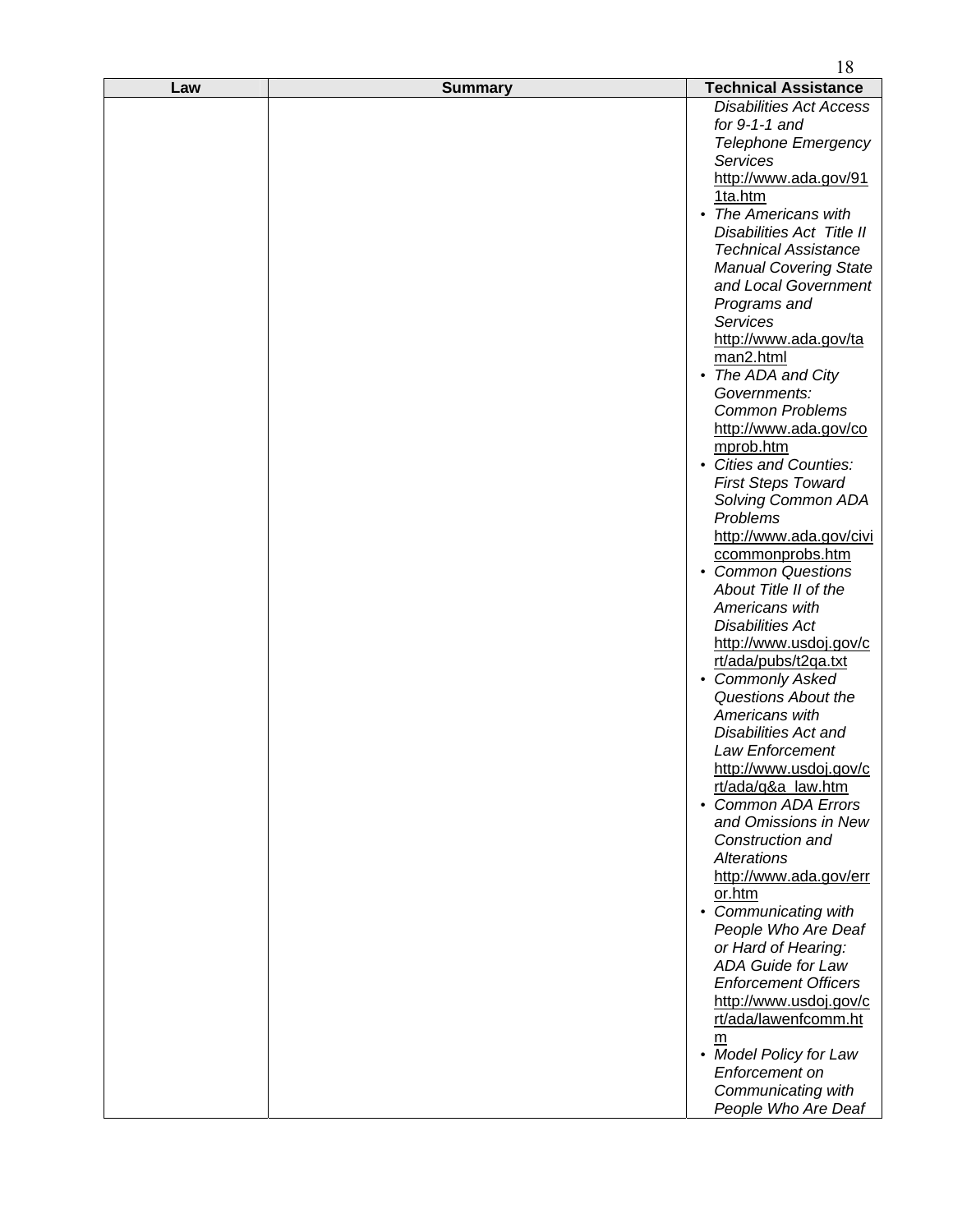|                                                                                                                                                                                                                                      |                                                                                                                                                                                                                                                                                                                                                                                                                                                                                                                                                                                                                                                                                                                                                                                                                                                                                    | 19                                                                                                                                                                                                                                                                                                                                                                                                                                 |
|--------------------------------------------------------------------------------------------------------------------------------------------------------------------------------------------------------------------------------------|------------------------------------------------------------------------------------------------------------------------------------------------------------------------------------------------------------------------------------------------------------------------------------------------------------------------------------------------------------------------------------------------------------------------------------------------------------------------------------------------------------------------------------------------------------------------------------------------------------------------------------------------------------------------------------------------------------------------------------------------------------------------------------------------------------------------------------------------------------------------------------|------------------------------------------------------------------------------------------------------------------------------------------------------------------------------------------------------------------------------------------------------------------------------------------------------------------------------------------------------------------------------------------------------------------------------------|
| Law                                                                                                                                                                                                                                  | <b>Summary</b>                                                                                                                                                                                                                                                                                                                                                                                                                                                                                                                                                                                                                                                                                                                                                                                                                                                                     | <b>Technical Assistance</b>                                                                                                                                                                                                                                                                                                                                                                                                        |
|                                                                                                                                                                                                                                      |                                                                                                                                                                                                                                                                                                                                                                                                                                                                                                                                                                                                                                                                                                                                                                                                                                                                                    | or Hard of Hearing<br>http://www.usdoj.gov/c<br>rt/ada/lawenfmodpolicy<br>.htm<br>• Americans with<br>Disabilities Act. ADA<br><b>Guide for Small Towns</b><br>http://www.ada.gov/sm<br>town.htm<br>Questions and<br>Answers: the ADA and<br>Persons with<br><b>HIV/AIDS</b><br>http://www.ada.gov/pu<br>bs/hivqanda.txt                                                                                                           |
| Title II - Part B<br>(public<br>transportation)<br>42 USC §§<br>12141-12165<br>49 CFR<br>Parts 37, 38<br><b>Enforcing Agency:</b><br>Department of<br>Transportation                                                                 | The transportation provisions of Title II cover public<br>transportation services, such as city buses and public rail<br>transit (e.g. subways, commuter rails, Amtrak). Public<br>transportation authorities may not discriminate against<br>people with disabilities in the provision of their services.<br>They must comply with requirements for accessibility in<br>newly purchased vehicles, make good faith efforts to<br>purchase or lease accessible used buses, remanufacture<br>buses in an accessible manner, and, unless it would<br>result in an undue burden, provide paratransit where they<br>operate fixed-route bus or rail systems. Paratransit is a<br>service in which individuals who are unable to<br>independently use the regular transit system (because of<br>a physical or mental impairment) are picked up and<br>dropped off at their destinations. | • Disaster Response<br>and Recovery<br><b>Resource for Transit</b><br>Agencies<br>http://transit-<br>safety.volpe.dot.gov/P<br>ublications/order/single<br>doc.asp?docid=437<br>Emergency<br>Management<br><b>Guidelines</b><br>http://transit-<br>safety.volpe.dot.gov/E<br>mergency/Emerman.a<br>SD<br>• National<br>Transportation Library:<br>Accessibility<br><b>Information</b><br>http://ntl.bts.gov/acces<br>sibility.html |
| Title III (public<br>accommodations,<br>commercial facilities,<br>private transportation<br>services, and private<br>testing entities and<br>services operated by<br>private entities)<br>42 USC §§<br>12181-12189<br>28 CFR Part 36 | Title III covers businesses and nonprofit service providers<br>that are public accommodations, privately operated<br>entities offering certain types of courses and<br>examinations, privately operated transportation, and<br>commercial facilities. Public accommodations are private<br>entities who own, lease, lease to, or operate facilities such<br>as restaurants, retail stores, hotels, movie theaters,<br>private schools, convention centers, doctors' offices,<br>homeless shelters, transportation depots, zoos, funeral<br>homes, day care centers, and recreation facilities<br>including sports stadiums and fitness clubs.<br>Transportation services provided by private entities are<br>also covered by Title III.                                                                                                                                            | Visit www.ADA.gov or<br>call 1-800-514-0301<br>(voice or 1-800-514-<br>0383 (TTY) for<br>resources including:<br>• Title III Highlights<br>http://www.ada.gov/t3h<br>ilght.htm<br>• Americans with<br>Disabilities Act. Title III<br><b>ADA Technical</b><br>Assistance Manual<br><b>Covering Public</b><br>Accommodations and                                                                                                     |
| <b>Enforcing Agency:</b><br>Department of<br>Justice                                                                                                                                                                                 | Public accommodations must comply with basic<br>nondiscrimination requirements that prohibit exclusion,<br>segregation, and unequal treatment. They also must                                                                                                                                                                                                                                                                                                                                                                                                                                                                                                                                                                                                                                                                                                                      | <b>Commercial Facilities</b><br>http://www.ada.gov/ta<br>man3.html<br><b>Commonly Asked</b>                                                                                                                                                                                                                                                                                                                                        |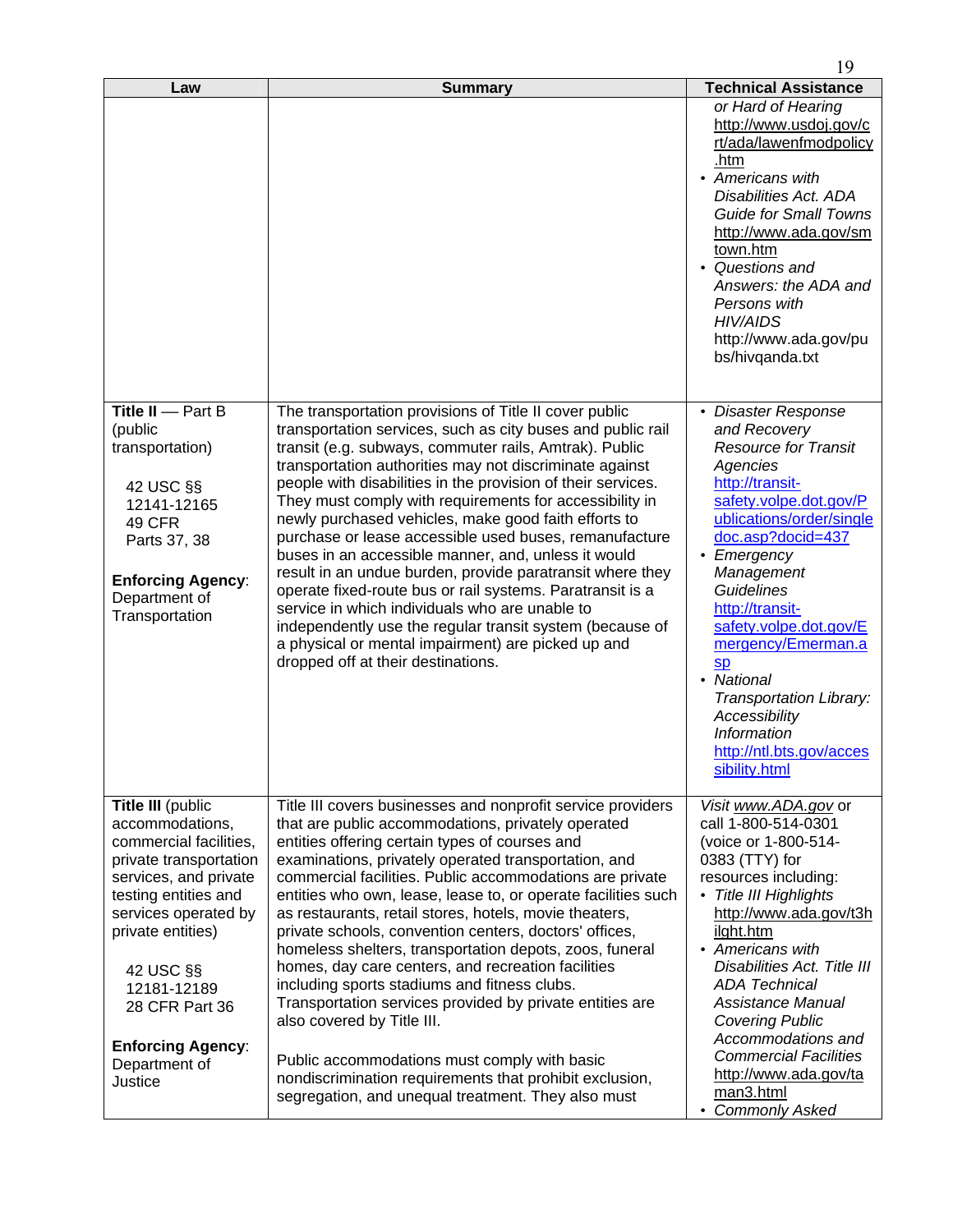| Law                                                                                                                                                                                                                                                                 | <b>Summary</b>                                                                                                                                                                                                                                                                                                                                                                                                                                                                                                                                                                | <b>Technical Assistance</b>                                                                                                                                                                                                                                                                                                                                                                                                                                                                                                                                                                                            |
|---------------------------------------------------------------------------------------------------------------------------------------------------------------------------------------------------------------------------------------------------------------------|-------------------------------------------------------------------------------------------------------------------------------------------------------------------------------------------------------------------------------------------------------------------------------------------------------------------------------------------------------------------------------------------------------------------------------------------------------------------------------------------------------------------------------------------------------------------------------|------------------------------------------------------------------------------------------------------------------------------------------------------------------------------------------------------------------------------------------------------------------------------------------------------------------------------------------------------------------------------------------------------------------------------------------------------------------------------------------------------------------------------------------------------------------------------------------------------------------------|
|                                                                                                                                                                                                                                                                     | comply with specific requirements related to architectural<br>standards for new and altered buildings; reasonable<br>modifications to policies, practices, and procedures;<br>effective communication with people who are deaf or<br>hard-of-hearing, are blind or have low vision, or have<br>speech or other communication disabilities; and other<br>access requirements. Additionally, public<br>accommodations must remove barriers in pre-ADA<br>buildings where it is easy to do so without much difficulty<br>or expense, given the public accommodation's resources. | <b>Questions About Child</b><br>Care Centers and the<br>Americans with<br><b>Disabilities Act</b><br>http://www.ada.gov/chi<br>ldg&a.htm<br><b>ADA Business BRIEF:</b><br>Service Animals<br>http://www.usdoj.gov/c<br>rt/ada/svcanimb.htm<br>• Commonly Asked<br>Questions about<br>Service Animals<br>http://www.ada.gov/pu<br>blicat.htm#Anchor-<br>Commonly-48213<br>Common ADA<br><b>Omissions in New</b><br>Construction and<br><b>Alterations</b><br>http://www.ada.gov/err<br>or.htm<br>• Questions and<br>Answers: the ADA and<br>Persons with<br><b>HIV/AIDS</b><br>http://www.ada.gov/pu<br>bs/hivqanda.txt |
| <b>Title IV</b><br>(telecommunications<br>for hearing and<br>speech-impaired<br>individuals; closed-<br>captioning of public<br>service<br>announcements)<br>47 USC § 225, 611<br>47 CFR 64.601<br>et seq.<br><b>Enforcing Agency:</b><br>Federal<br>Communications | Telecommunications Relay Services (TRS) shall be<br>available to hearing and speech-impaired individuals to<br>the fullest extent possible and the most efficient manner.<br>There are several different forms of TRS available and all<br>states have intrastate certified TRS programs.<br>Nationwide, state TRS providers can be reached by<br>dialing $7-1-1$ .<br>Any television public announcement which is produced or<br>funded in whole or in part by the Federal government<br>shall include closed-captioning of the verbal content of<br>such announcement.      | What You Need to Know<br>about TRS<br>www.fcc.gov/cgb/dro/trs.h<br>tml                                                                                                                                                                                                                                                                                                                                                                                                                                                                                                                                                 |
| Commission                                                                                                                                                                                                                                                          |                                                                                                                                                                                                                                                                                                                                                                                                                                                                                                                                                                               |                                                                                                                                                                                                                                                                                                                                                                                                                                                                                                                                                                                                                        |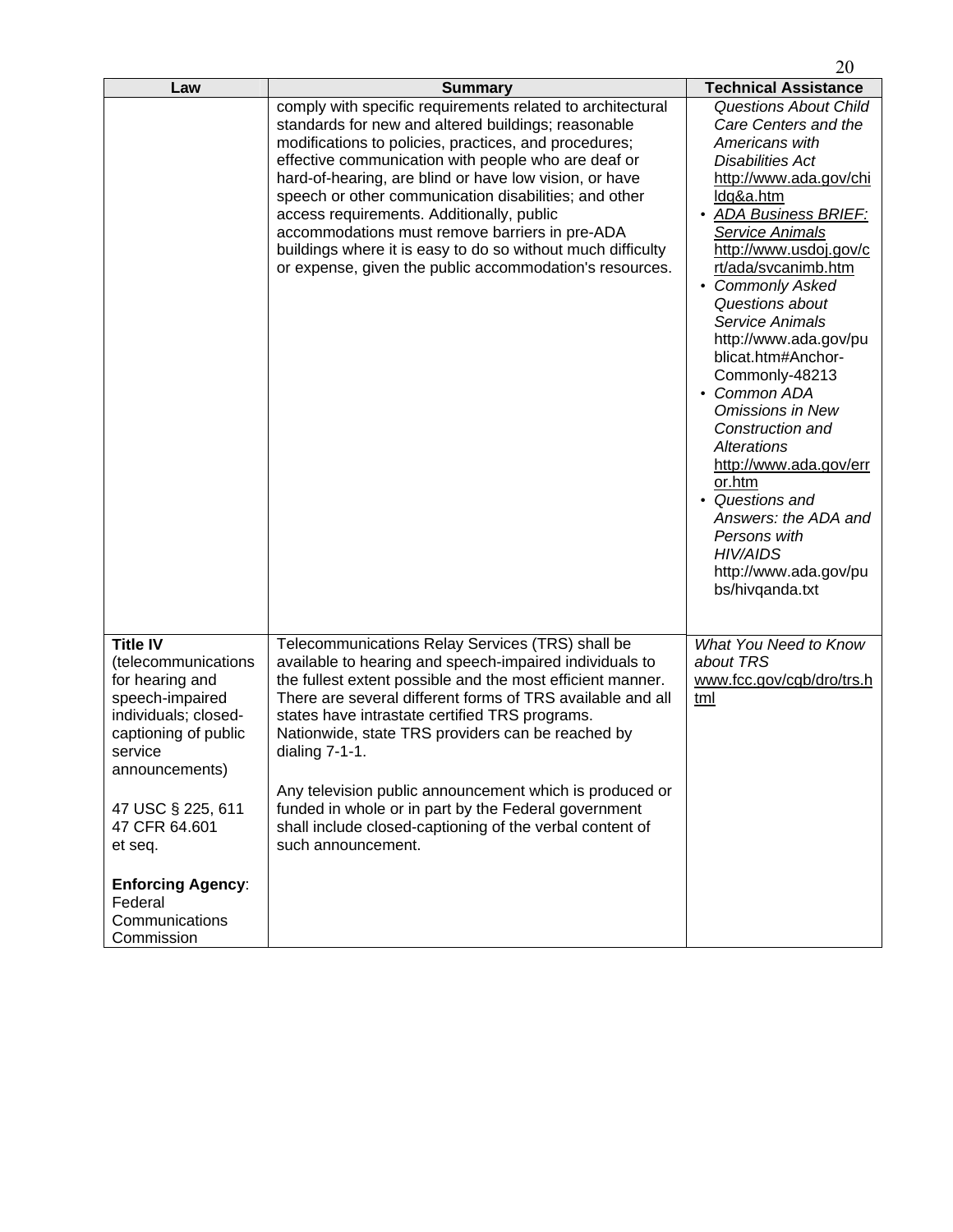# **Fair Housing Act of 1968, as amended**

| Law                 | <b>Summary</b>                                                   | <b>Technical Assistance</b>     |
|---------------------|------------------------------------------------------------------|---------------------------------|
| <b>Fair Housing</b> | Prohibits housing discrimination on the basis of race, color,    | Accessibility<br>٠              |
| Act of 1968, as     | religion, sex, disability, familial status, and national origin. | Requirements for                |
| amended             | Its coverage includes housing, regardless of type of funding,    | <b>Buildings</b>                |
|                     | including privately owned housing, housing that receives         | http://www.hud.gov/offi         |
| 42 USC §§ 3601      | Federal financial assistance, and housing owned or               | ces/fheo/disabilities/ac        |
| et seq              | operated by state and local governments. Prohibits               | cessibilityR.cfm                |
| 24 CFR Parts        | discrimination in any aspect of selling or renting housing or    | Fair Housing: It's Your<br>٠    |
| 100, 103            | denial of a dwelling to a buyer or renter because of the         | <b>Right</b>                    |
|                     | disability of that individual, an individual associated with the | http://www.hud.gov/offi         |
| <b>Fair Housing</b> | buyer or renter, or an individual who intends to live in the     | ces/fheo/FHLaws/your            |
| Act                 | residence. Prohibits discrimination in the terms, conditions,    | rights.cfm                      |
| Accessibility       | or privileges of a rental or sale as well as the provision of    | Fair Housing Laws and<br>Ξ      |
| Guidelines,         | services or facilities in connection with a dwelling. Other      | <b>Presidential Executive</b>   |
| 56 FR               | covered activities include, financing, zoning practices, new     | Orders                          |
| 9472-9515           | construction design, and advertising.                            | http://www.hud.gov/offi         |
| (3/6/1991)          |                                                                  | ces/fheo/FHLaws/                |
|                     | Under the Fair Housing Act, an individual with a disability is   | The Fair Housing<br>٠           |
|                     | defined as a person who has a physical or mental                 | <b>Accessibility FIRST</b>      |
| <b>Enforcing</b>    | impairment that substantially limits one or more major life      | website provides                |
| Agency:             | activities, a person who has a history or record of such an      | comprehensive                   |
| Department of       | impairment, or a person who is perceived by others as            | information regarding           |
| Housing and         | having such an impairment. The Act does not specifically         | compliance with the             |
| Urban               | name all of the impairments that are covered.                    | Fair Housing Act                |
| Development         |                                                                  | design and                      |
|                     | The Act covers all types of housing intended as a short or       | construction                    |
|                     | long-term residence, including the following types that are      | requirements.                   |
|                     | often used to house persons who are displaced by                 | http://www.fairhousingf         |
|                     | disasters: shelters that house persons for more than a few       | irst.org/                       |
|                     | days, transitional housing facilities, nursing homes, and        | <b>Single Family Homes</b><br>٠ |
|                     | manufactured housing.                                            | http://www.fairhousingf         |
|                     |                                                                  | irst.org/fag/singlefamily       |
|                     | Requires that new multifamily housing (both rental and for       | homes.html                      |
|                     | sale) with four or more units be designed and built to contain   | <b>Multifamily Housing</b><br>٠ |
|                     | minimum accessibility features for persons with disabilities.    | http://www.fairhousingf         |
|                     | This includes accessible public and common use areas,            | irst.org/fag/mfhousing.         |
|                     | doors that are wide enough for wheelchairs, kitchens and         | html                            |
|                     | bathrooms that allow a person using a wheelchair to              | Accessibility<br>٠              |
|                     | maneuver, and other adaptable features within the units.         | Requirements for                |
|                     |                                                                  | <b>Buildings</b>                |
|                     | Requires owners of housing facilities to make reasonable         | http://www.hud.gov/offi         |
|                     | exceptions to their policies and operations to afford people     | ces/fheo/disabilities/ac        |
|                     | with disabilities equal housing opportunities. The Fair          | cessibilityR.cfm                |
|                     | Housing Act further requires landlords to allow tenants with     | П                               |
|                     | disabilities to make reasonable access-related modifications     |                                 |
|                     | to their private living space, and common use spaces. (The       |                                 |
|                     | landlord is not required to pay for the changes.)                |                                 |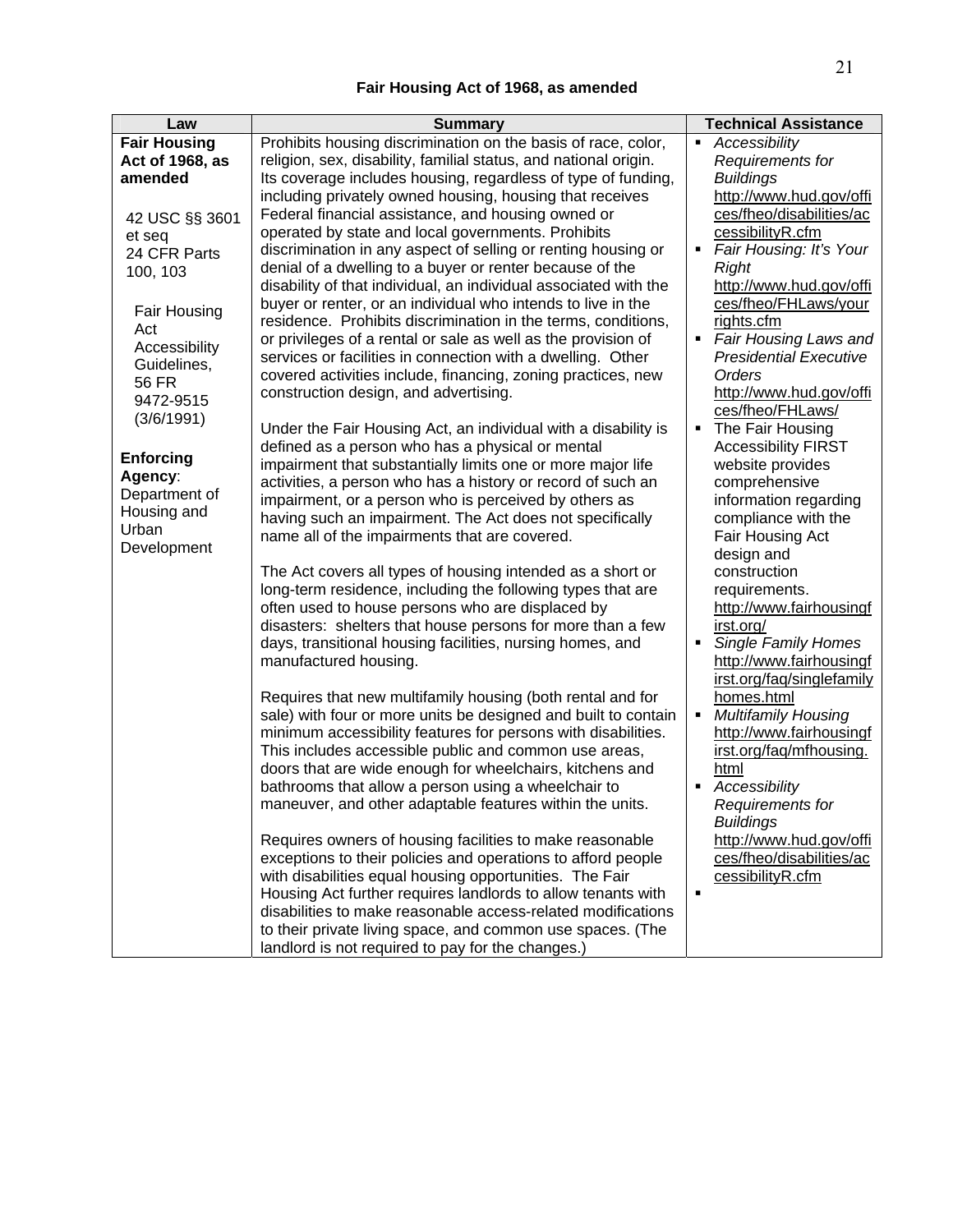| <b>Architectural</b><br>Requires buildings and facilities that are designed,<br>• Access Board.<br>constructed, or altered with certain Federal dollars, or<br><b>Barriers Act</b>                                                                                                                                                                                                                                                                                                                                                                                                                                                                                                                                                                                                                                                                                                                                                                                                                                                                                                                                                                                                                                                                                                                                                                                                                                                 |
|------------------------------------------------------------------------------------------------------------------------------------------------------------------------------------------------------------------------------------------------------------------------------------------------------------------------------------------------------------------------------------------------------------------------------------------------------------------------------------------------------------------------------------------------------------------------------------------------------------------------------------------------------------------------------------------------------------------------------------------------------------------------------------------------------------------------------------------------------------------------------------------------------------------------------------------------------------------------------------------------------------------------------------------------------------------------------------------------------------------------------------------------------------------------------------------------------------------------------------------------------------------------------------------------------------------------------------------------------------------------------------------------------------------------------------|
| http://www.access-<br>leased by Federal agencies, to comply with accessibility<br>(ABA) of 1968<br>board.gov<br>standards issued by the U.S. Department of Defense, the<br>• Accessibility Standards<br>U.S. Department of Housing and Urban Development, the<br>http://www.access-<br>42 USC §§<br>U.S. General Serves Administration, and the U.S. Postal<br>board.gov/ada-<br>4151 et seq<br>Service. The design and construction standards for the<br>aba/supplemental.htm<br><b>41 CFR</b><br>ABA apply to new and altered and leased facilities. These<br>• Uniform Federal<br>Part 102-76<br>standards for accessibility do not address the activities<br><b>Accessibility Standards</b><br>Subpart C<br>(for military facilities<br>conducted within ABA covered buildings and facilities. The<br><b>24 CFR</b><br>law covers a wide range of buildings and facilities, including<br>and residential<br>Parts 40, 41<br>post offices, Social Security offices, prisons and national<br>structures)<br>39 CFR Part 254<br>parks. It also applies to non-government facilities that have<br>http://www.access-<br>received Federal funding, such as certain schools, public<br>board.gov/ufas/ufas-<br><b>Enforcing</b><br>html/ufas.htm<br>housing and mass transit systems.<br>Agency: U.S.<br>• Rights and Obligations<br><b>Access Board</b><br>under the ABA.<br>http://www.access-<br>board.gov/about/laws/A<br>BA.htm |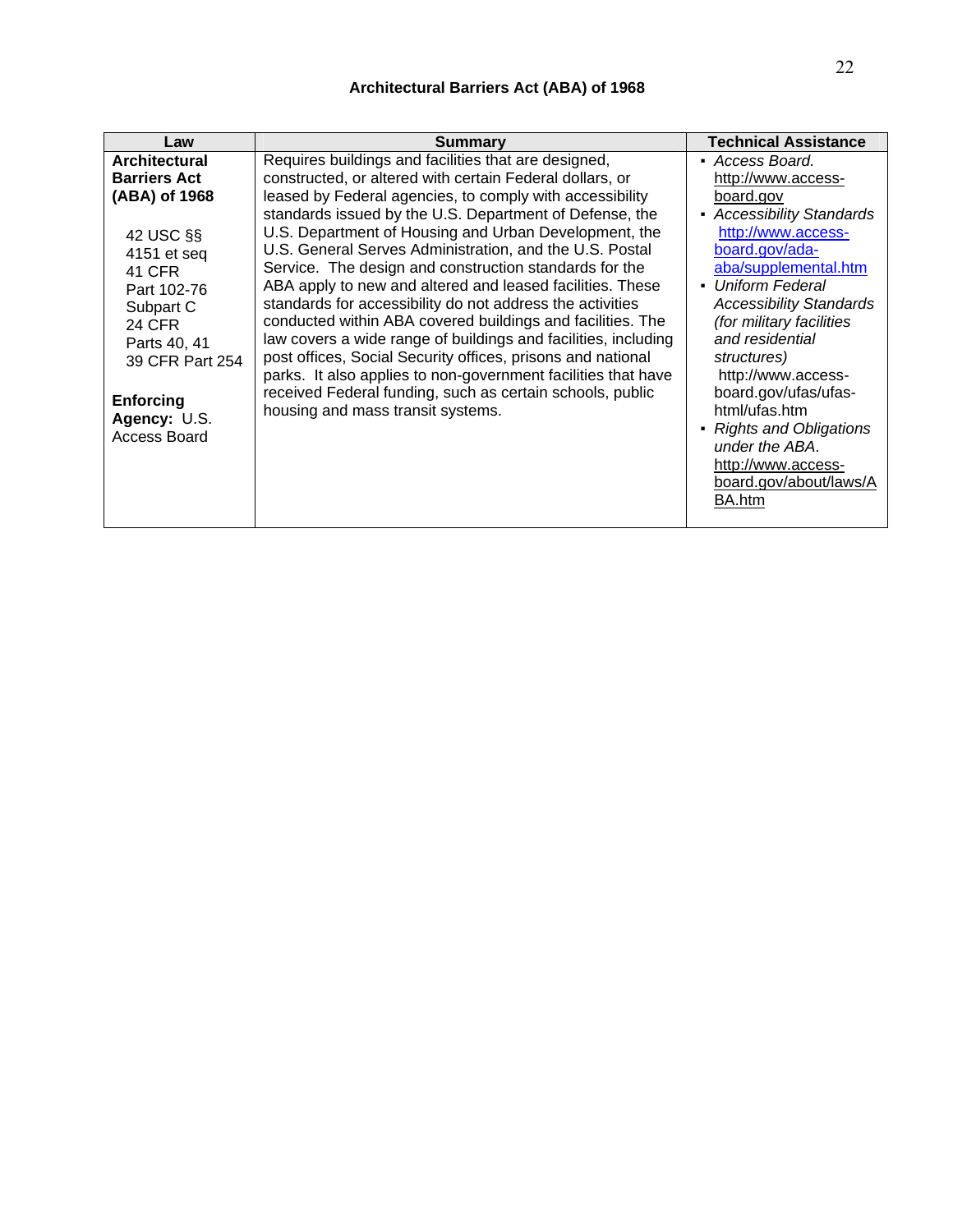# **Communications Act of 1934, as amended**

| Law                    | <b>Summary</b>                                                            | <b>Technical Assistance</b>             |
|------------------------|---------------------------------------------------------------------------|-----------------------------------------|
| <b>Communications</b>  | Section 255 and Section 251(a)(2) of the Communications Act               | • Closed Captioning                     |
| Act of 1934, as        | of 1934, as amended by the Telecommunications Act of 1996,                | provides accessible                     |
| amended                | require manufacturers of telecommunications equipment and                 | broadcast                               |
|                        | providers of telecommunications services to ensure that such              | information. FCC                        |
| 47 USC § 255           | equipment and services are accessible to and usable by                    | Consumer Facts.                         |
| 47 C.F.R. Part 6,      | persons with disabilities, if readily achievable. These                   | http://www.fcc.gov/c                    |
| Part 7                 | amendments ensure that people with disabilities will have                 | gb/consumerfacts/cl                     |
|                        | access to a broad range of products and services such as                  | osedcaption.html                        |
| 47 USC § 613           | telephones, cell phones, pagers, call-waiting, and operator               | What You Need to                        |
| 47 C.F.R. § 79.1       | services that were often inaccessible to many users with<br>disabilities. | <b>Know about TRS</b>                   |
| 47 C.F.R. § 79.2       |                                                                           | (Telecommunication<br>s Relay Services) |
|                        | <b>Video Programming Accessibility</b>                                    | enables a person                        |
|                        | Closed Captioning of Video Programming. The closed caption                | with a hearing or                       |
|                        | feature on television screen should be activated at all times.            | speech disability to                    |
|                        | All televisions 13 inches and larger have a built-in decoder              | access the                              |
|                        | chip and captions are usually activated by a remote control               | telephone system                        |
| <b>Enforcing</b>       | function. Generally, as of January 1, 2006, 100% of new                   | and communicate                         |
| <b>Agency: Federal</b> | English language programming must be closed captioned,                    | with persons without                    |
| Communications         | subject to certain exceptions.                                            | such a disability.                      |
| Commission             |                                                                           | http://www.fcc.gov/c                    |
|                        | Accessibility of programming providing emergency                          | gb/dro/trs.html                         |
|                        | information. Section 79.2 requires that video programming                 |                                         |
|                        | distributors providing emergency information in the audio                 |                                         |
|                        | portion of programming must provide persons with hearing                  |                                         |
|                        | disabilities with the same access to such information that                |                                         |
|                        | distributors provide to listeners, either through a method of             |                                         |
|                        | closed captioning or by using another method of visual                    |                                         |
|                        | presentation. Likewise, emergency information provided in                 |                                         |
|                        | visual format must be presented audibly to be accessible to               |                                         |
|                        | persons with vision disabilities.                                         |                                         |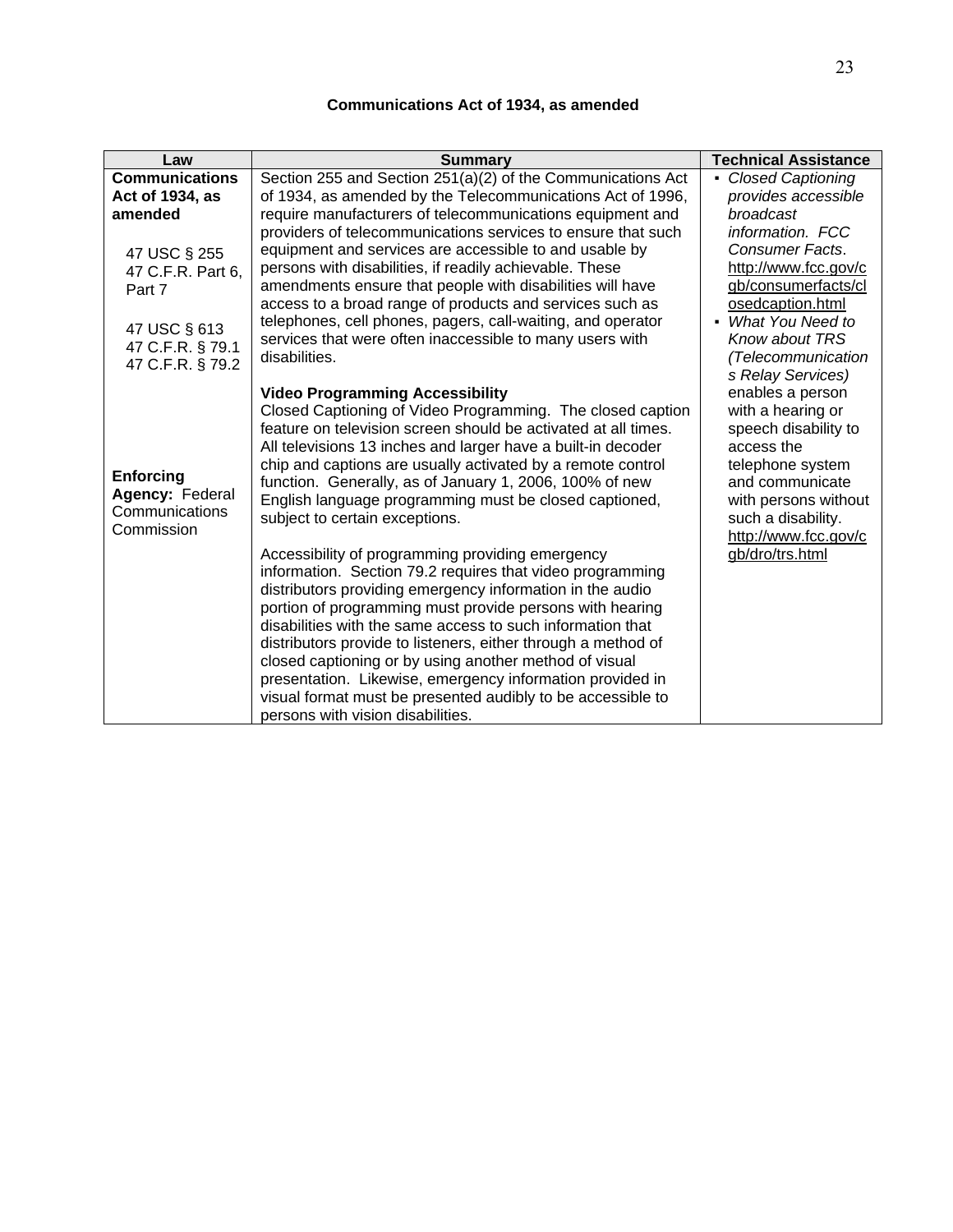# **Individuals with Disabilities Education Act (IDEA) of 1975, as amended**

| Law                                                       | Summarv                                                                                                          | <b>Technical Assistance</b>                                    |
|-----------------------------------------------------------|------------------------------------------------------------------------------------------------------------------|----------------------------------------------------------------|
| Individuals with                                          | Requires public schools to make available to all eligible                                                        | U.S. Department of                                             |
| <b>Disabilities</b>                                       | children with disabilities a free appropriate public                                                             | Education, Office of Special                                   |
| <b>Education Act</b>                                      | education in the least restrictive environment appropriate                                                       | <b>Education and Rehabilitative</b>                            |
| (IDEA) of 1975,                                           | to their individual needs. IDEA requires public school                                                           | Services.                                                      |
| as amended                                                | systems to develop appropriate Individualized Education<br>Programs (IEP's) for each child. The specific special | http://www.ed.gov/about/office<br>s/list/osers/osep/index.html |
| 20 U.S.C. §§<br>1400 et seq.<br>34 CFR Part<br>300        | education and related services outlined in each IEP reflect<br>the individualized needs of each student.         |                                                                |
| <b>Enforcing</b><br>Agency:<br>Department of<br>Education |                                                                                                                  |                                                                |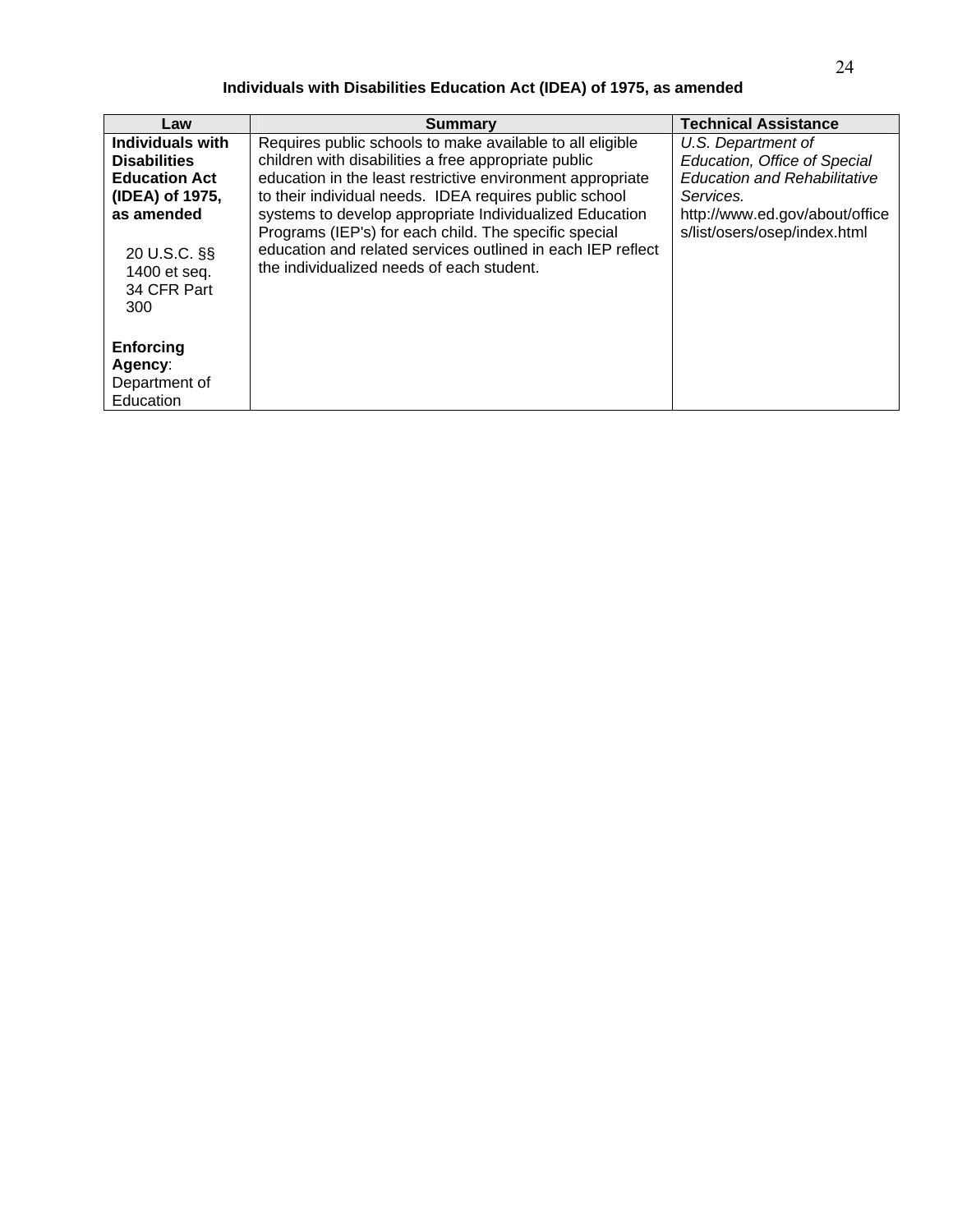#### **VII. Glossary of Terms**

The following definitions have been either taken directly from one or more of the above referenced Federal laws, contain an interpretation of an otherwise undefined term, or establish a unified definition for a term that has multiple definitions in those laws. For the purposes of the Reference Guide, these terms and definitions apply:

**Accessible**. Having the legally required features and/or qualities that ensure entrance, participation and usability of places, programs, services and activities by individuals with a wide variety of disabilities.

**Agency.** A division of government with a specific function offering a particular kind of assistance.

**Closed Captioning.** The display of text coinciding with the audio portion of a television broadcast that allows persons with hearing disabilities to have access to these broadcasts.

**Disability (individual with).** A person who has a physical or mental impairment that substantially limits one or more major life activities, a person who has a history or record of such an impairment, or a person who is perceived by others as having such an impairment.

**Emergency**. As identified by the Stafford Act, an emergency is "any occasion or instance for which, in the determination of the President, Federal Assistance is needed to supplement state and local efforts and capabilities to save lives and to protect property and public health and safety, or to lessen or avert the threat of a catastrophe in any part of the United States."

**Emergency Public Information**. Information that is disseminated primarily in anticipation of, during, or after an emergency that relates to the emergency and provides public safety or other information for the general welfare of the public.

**Emergency Support Function #6**. A grouping of government and private-sector capabilities into an organizational structure to provide the Mass Care, Housing, and Human Services support, resources, and program implementation for state, regional, local, and tribal government and nongovernmental organizational needs.

**Federal.** Of or pertaining to the Federal Government of the United States of America.

**Local Government**. A county, municipality, city, town, township, local public authority, school district, special district, intrastate district, council of governments (regardless of whether the council of governments is incorporated as a nonprofit corporation under state law), regional or interstate government entity, or agency or instrumentality of a local government; an Indian tribe or authorized tribal organization, or Alaska Native village or organization; and a rural community, unincorporated town or village, or other public entity, for which an application for assistance is made by a state or political subdivision of a state.

**Major Disaster**. Any natural catastrophe (including any hurricane, tornado, storm, high water, wind-driven water, tidal wave, tsunami, earthquake, volcanic eruption, landslide, mudslide, snowstorm, or drought) or, regardless of cause, any fire, flood, or explosion in any part of the United States that, in the determination of the President, causes damage of sufficient severity and magnitude to warrant major disaster assistance under the Stafford Act to supplement the efforts and available resources of states, local governments, and disaster relief organizations in alleviating the damage, loss, hardship, or suffering caused thereby.

**National.** Of a nationwide character, including the Federal, state, local, and tribal aspects of governance and policy.

**National Response Plan (NRP)**. Establishes a comprehensive all-hazards approach to enhance the ability of the United States to manage domestic incidents. The plan incorporates best practices and procedures from incident management disciplines — homeland security, emergency management, law enforcement, firefighting, public works, public health, responder and recovery worker health and safety, emergency medical services, and the private sector — and integrates them into a unified structure. It forms the basis of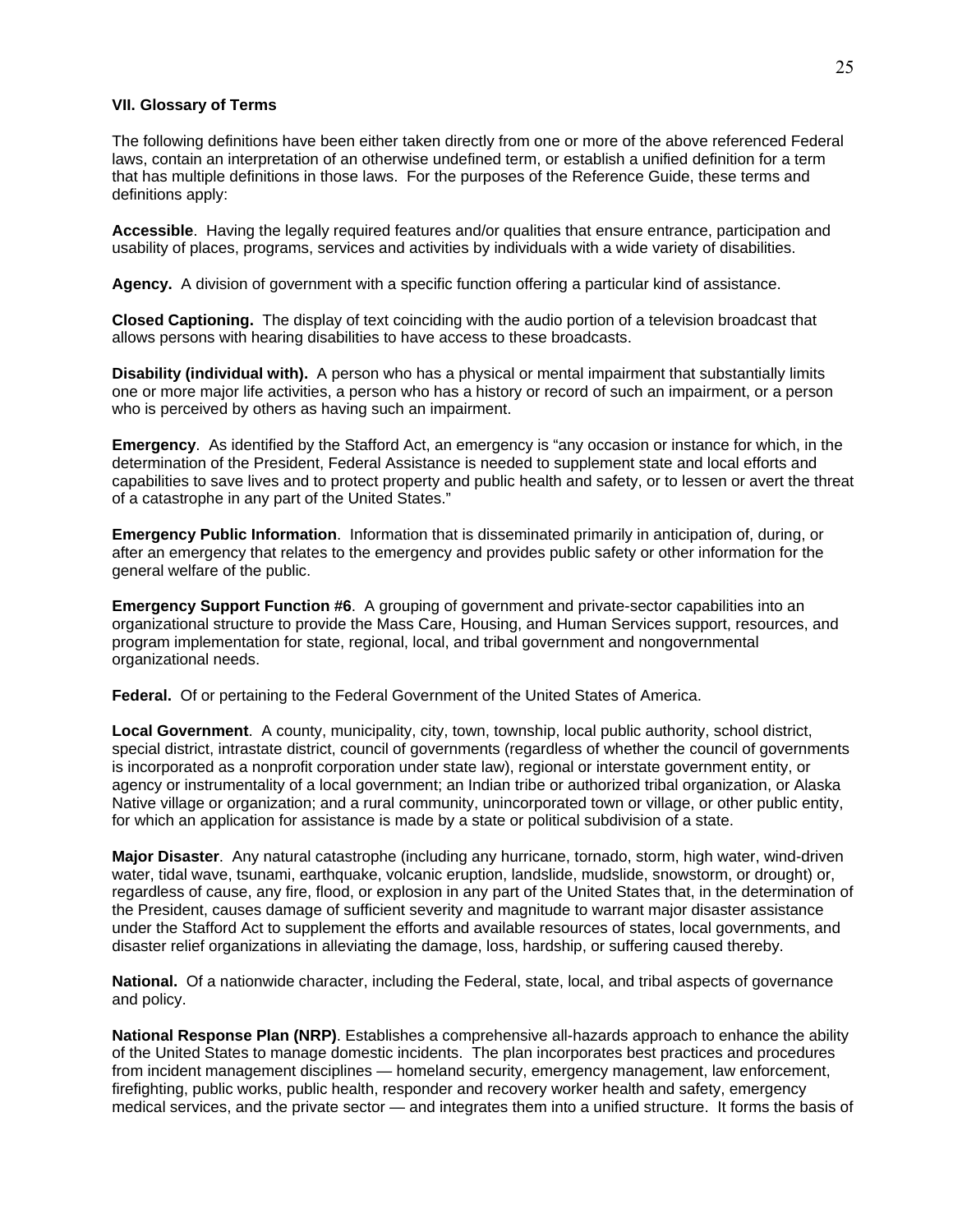how the federal government coordinates with state, local, and tribal governments and the private sector during incidents.

**Paratransit**. The family of transportation services which falls between the single occupant automobile and fixed route transit. Examples of paratransit include taxis, carpools, vanpools, minibuses, jitneys, demand responsive bus services, and specialized bus services for the mobility impaired or transportation disadvantaged.

**Preparedness**. Those activities, programs, and systems that exist before an emergency and that are used to support and enhance response to an emergency or disaster.

**Private Sector**. Organizations and entities that are not part of any governmental structure. Includes forprofit and not-for-profit organizations, formal and informal structures, commerce and industry, private emergency response organizations, and private voluntary organizations.

**Reasonable Accommodation/Reasonable Modification**. In general, an accommodation is any change to the rules, policies, procedures, environment or in the way things are customarily done that enables an individual with a disability to enjoy greater participation. A requested accommodation is unreasonable if it poses an undue financial or administrative burden or a fundamental alteration in the program or service.

**Recipients of Federal Financial Assistance**. All types of entities that receive Federal financial assistance, regardless of whether they are a governmental agency, a private organization, or a religious entity.

**Religious Entity**. A religious organization, including a place of worship.

**Response**. Activities to address the immediate and short-term effects of an emergency or disaster. Response includes immediate actions to save lives, protect property, and meet basic human needs. Based on the requirements of the situation, response assistance will be provided to an affected state under the National Response Plan (NRP) using a partial activation of selected Emergency Support Functions (ESFs) or the full activation of all ESFs to meet the needs of the situation.

**Sign Language Interpreter**. A person who has been trained to use a system of conventional symbols or gestures made with the hands and body to help people who are deaf, are hard-of-hearing, or have speech impairments communicate.

**State Government**. Any state of the United States, or any United States Territory or possession.

**Telecommunications.** The transmission, emission, or reception of voice and/or data through any medium by wire, radio, other electrical electromagnetic or optical means. Telecommunications includes all aspects of transmitting information.

**Telecommunications Relay Service (TRS).** A telephone service that uses operators, called communications assistants (CAs), to facilitate telephone calls between people with hearing and speech disabilities and other individuals. TRS providers – generally telephone companies – are compensated for the costs of providing TRS from either a state or a federal fund. There is no cost to the user.

**Telecommunications Service Priority (TSP) Program**. The National Security/Emergency Preparedness (NS/EP) TSP program is the regulatory, administrative, and operational program authorizing and providing for priority treatment (i.e. provisioning and restoration) of NS/EP telecommunications services. As such, it establishes the framework for NS/EP telecommunications service vendors to provide, restore, or otherwise act on a priority basis to ensure effective NS/EP telecommunications services.

**Tribal Government**. An Indian or Alaska Native tribe, band, nation, pueblo, village or community that the Secretary of the Interior acknowledges to exist as an Indian tribe pursuant to the Federally Recognized Indian Tribe List Act of 1994, 25 USC 479a.

**Undue Hardship**. An excessive difficulty or expense required to provide a reasonable accommodation considering the resources of the facility asked to provide the accommodation and other relevant factors.